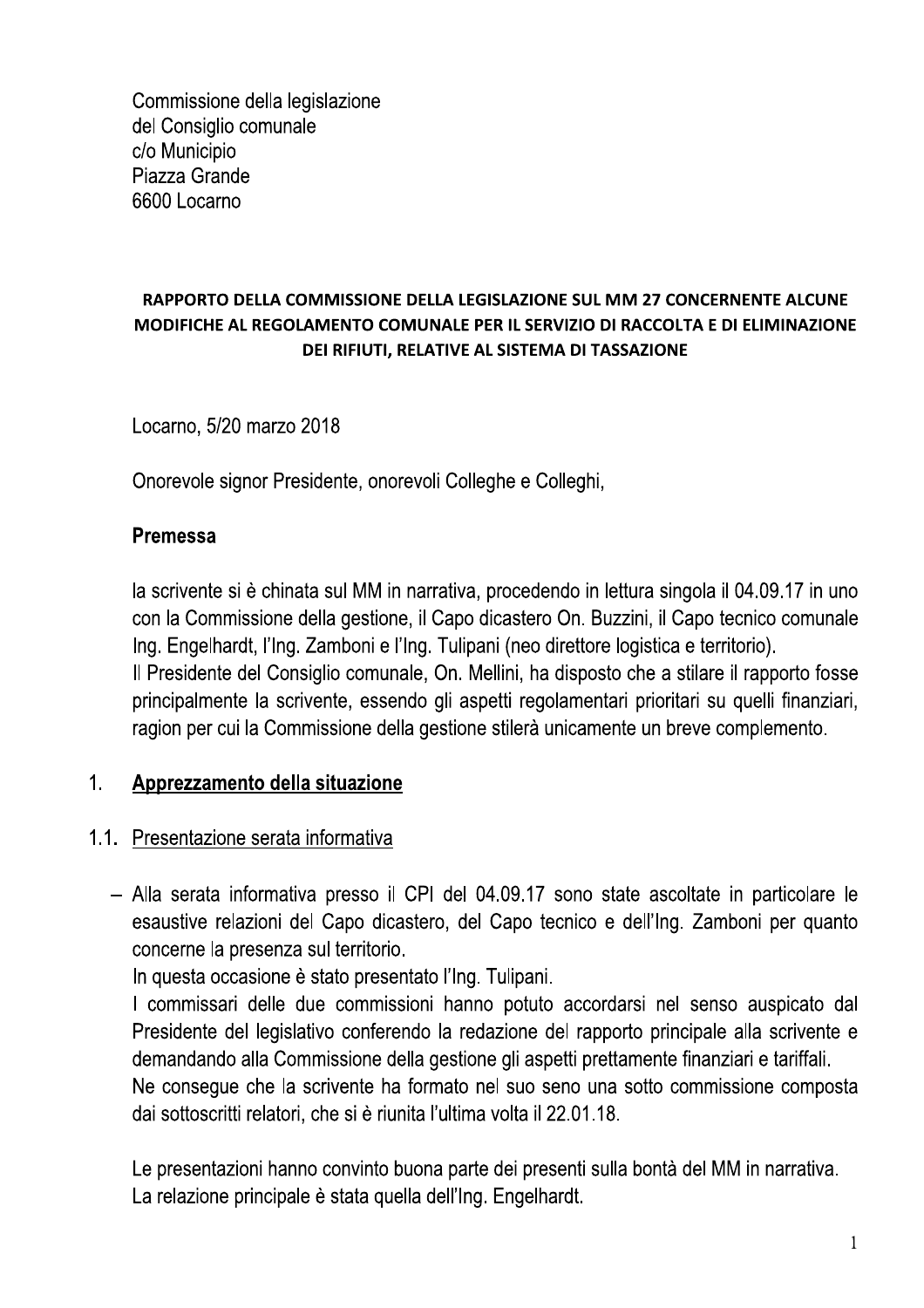Il sottoscritto relatore (seppure inizialmente nettamente contrario al "fetido balzello del rüt". ha fatto evolvere la propria posizione in modo positivo) è particolarmente interessato, dal momento che il suo primo atto parlamentare nel lontanissimo 1988 verteva sulla tematica dei rifiuti, proponendo un sostanziale miglioramento della situazione di allora, sfociato poi, molti anni dopo, nelle innovazioni puntualmente messe in atto dal Municipio, in particolare dall'allora Capo dicastero On. Ferrari (che molte volte il mattino presto accompagnava sugli autocarri gli addetti alla raccolta) sfociate in un incremento della raccolta separata con il celebre slogan degli auto collanti "Se non li separi li pagherai cari".

Si esprime un sentito ringraziamento al Presidente della Commissione della gestione On. Beltrame per la redazione del verbale della seduta congiunta al quale il sottoscritto relatore ha fatto ampiamente capo per le considerazioni che seguiranno.

La presentazione può essere sintetizzata come seque.

# Premessa:

- Dopo una breve premessa inerente:
- il principio di causalità
- la modifica dell'art. 18 della LALPamb sul finanziamento del servizio di raccolta tramite prelievo di tasse comunali a copertura delle spese di gestione – v. in appresso sub 3 e
- la modifica dell'art. 16 del Regolamento per il servizio comunale di raccolta ed eliminazione dei rifiuti del 17.06.'91, nel senso di introdurre una nuova normativa concernente il prelievo delle tasse, suddivisa in 4 dispositivi (ossia dal 16 al 16c) sulla quale si tornerà in appresso sub 3, proponendo quali emendamenti un'aggiunta all'art. 16 e 16b e l'introduzione di un nuovo articolo 16d,

il Capo tecnico comunale ha poi illustrato quanto segue.

# Benefici dell'introduzione della tassa sul sacco:

- $-$  Riduzione RSU;
- aumento differenziazione:
- forte riduzione tassa base;
- minore onere per gli abitanti;
- rafforzamento della struttura.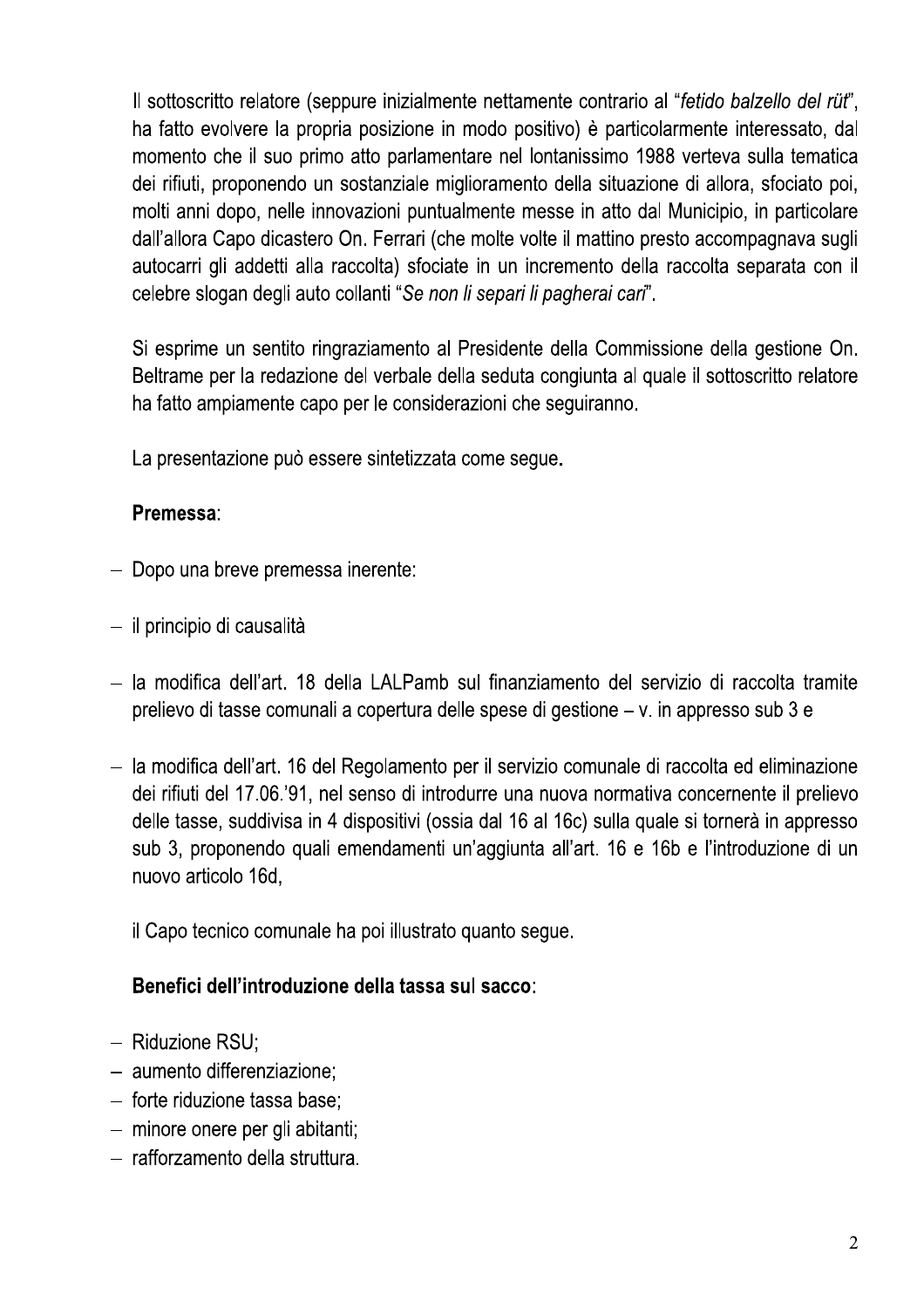Egli ha poi delucidato che la tassa base va suddivisa in costo fisso e principio causale. È poi stato affrontato un raffronto con i comuni vicini che hanno già introdotto la tassa, rilevando ad esempio che Losone dovrà ridurre la propria tassa base.

# Per quanto concerne la tassa:

- $-$  Importo fissato annualmente dal CdS;
- I sacchi colorati saranno venduti presso i grandi distributori e i negozi di quartiere;
- Introduzione della tassa sugli scarti vegetali;
- Mantenimento del grado di copertura dei costi superiore all'80% (attualmente 90 %).

Evidentemente il concorso per la fornitura dei sacchi è vincolato dalla decisione del Consiglio comunale.

In tal senso, incidentalmente va rilevato che il messaggio avrebbe dovuto essere discusso in occasione della seduta del Legislativo del 09.10.17 che però non è stata aggiornata.

Qualora il messaggio fosse stato approvato in quell'occasione, sarebbe probabilmente stato possibile implementare la nuova regolamentazione dal 01.01.18.

Su istruzione del Capo dicastero, il messaggio in narrativa non è stato discusso nella seduta del 13.11.17, con un logico differimento della procedura della messa a concorso e di fornitura dei sacchi, complice anche il termine di 30 giorni per la crescita in giudicato della decisione di approvazione del messaggio da parte del Consiglio comunale, con la conseguenza che la tassa potrà essere implementata non prima del 01.01.19, apparendo problematico da un profilo contabile avviarla "pro rata" a decorrere dal 01.07.18, nonostante il Comune di Lugano abbia proceduto in tal senso.

A titolo di aggiornamento<sup>1</sup> va aggiunto che a Lugano non è escluso il referendum qualora il Consiglio comunale approvi il messaggio municipale inteso a introdurre il nuovo regolamento sulla gestione dei rifiuti qualora il tasso di copertura dei costi non venga abbassato dal 100% al 70%.

Nel centro economico del Cantone infatti il sovrano aveva respinto nel maggio dello scorso anno la legge cantonale.

La proposta del Municipio è piuttosto contenuta, nel senso che una persona sola pagherebbe circa fr. 80.- all'anno, inclusa la tassa sul sacco, mentre il sacco da 35L costerà fr. 1.- (coincidendo con il prezzo minimo previsto dal Cantone dopo l'intervento dei Sindaci dei centri urbani, mentre la proposta del Direttore del Dipartimento del territorio On. Zali era inferiore).

L'adeguamento per Lugano è dunque stato inevitabile ma, come anticipato, ad essere contestata è la percentuale di copertura dei costi, nonostante il 100% sia previsto dalla legge cantonale; la giurisprudenza del Tribunale federale ammette però anche una copertura del 70%.

<sup>&</sup>lt;sup>1</sup> Mattino della Domenica, 14.01.2018, pag. 3.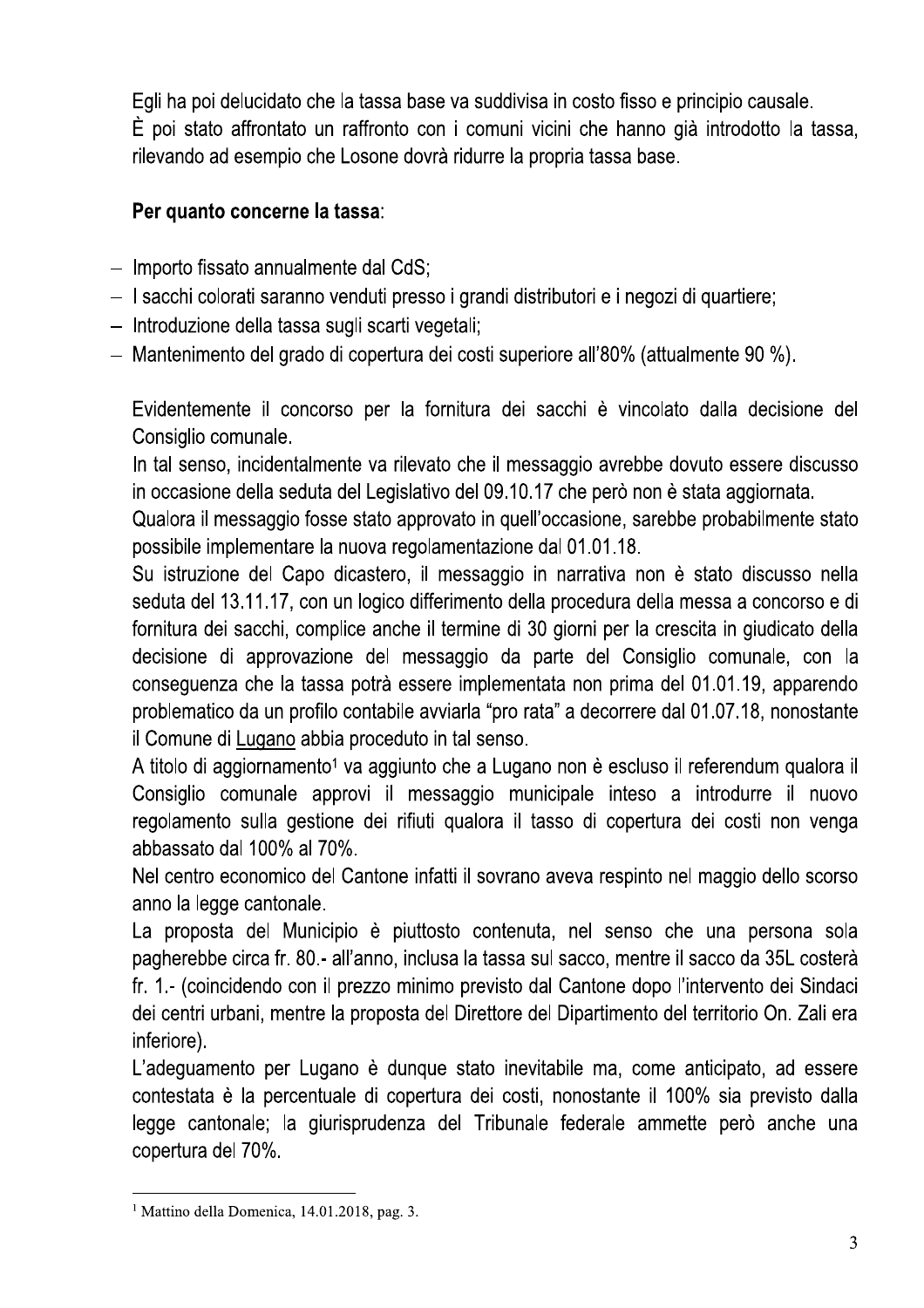Soprattutto, in svariate città svizzere, la copertura si situa al di sotto del 50%; addirittura a Ginevra non esistono né tasse di base, né tasse sul sacco.

Nel 2015 in Consiglio comunale, PLR, PPD e Lega dei ticinesi avevano trovato un accordo per introdurre una tassa di base accompagnata da un sacco colorato che però costasse di fatto quanto quello nero.

Contro la decisione del Consiglio comunale era però stato interposto ricorso dal PS.

In conclusione, la Lega dei ticinesi propone dunque di far propria la sentenza del Tribunale federale implementando una copertura del 70%.

Nel frattempo, il DSU (Dicastero sicurezza e spazi urbani diretto dall'On. Bertini)<sup>2</sup> si è messo al lavoro per adequare le misure.

La proposta più innovativa è quella del nuovo progetto di centro per trarre energia dai rifiuti, dovendosi evitare che i rifiuti umidi (voluminosi e pesanti) finiscano insieme agli RSU.

Anche dagli scarti vegetali può essere prodotta energia.

Il progetto, al quale sono cointeressate le AIL SA è inteso su scala regionale.

Per il resto, il Municipio ha stanziato un milione di franchi per la posa di nuovi contenitori interrati accanto all'eco centro esistente a Cadro, incentivando il deposito separato dei rifiuti riciclabili (carta, vetro, alluminio, latte, ecc.).

Le nuove regole sono a cavallo tra prevenzione, controlli e sanzioni includendo l'implementazione di videocamere mobili, dovendosi dissuadere il deposito selvaggio presso i contenitori o nel bosco (ove si buttano ancora elettrodomestici come si faceva nei paesi di valle una cinquantina di anni orsono).

L'ordinanza contro il littering di Lugano ha fatto scuola in numerosi altri comuni e i suoi principi sono stati inseriti nella recente modifica della legge sull'ordine pubblico,

I risparmi saranno conseguiti riempiendo il sacco il meno possibile e adeguando la logistica per agevolare il deposito di rifiuti, che a Lugano si situa su tre livelli: dapprima la raccolta capillare su tutto il territorio del RSU, del vetro e della carta con contenitori interrati; in seguito con gli eco punti per la raccolta dei principali rifiuti riciclabili e non (RSU, vetro, carta, alluminio, latta, pile) mediante contenitori interrati (ad eccezione delle pile).

Da ultimo con, con gli eco centri per la consegna di ogni tipo di rifiuto (inclusi ingombranti e speciali).

Come per Locarno (si veda il resoconto della seduta informativa del 04.09.17) rimane il problema della plastica che, per il momento, continua ad essere smaltita insieme agli RSU (secondo le disposizioni dell'Ufficio federale dell'ambiente e del Dipartimento del territorio). non essendo ancora possibile una raccolta e un riciclaggio con un bilancio ecologico e ambientale favorevole.

Anche Ascona (ultimo comune dell'agglomerato d'altronde introdurrà la tassa sul sacco dal 01.01.19) perché questo mese dovrebbe iniziare i lavori per l'Eco Centro in via Prà di Vizi,

 $2$  La Regione, "Verso la tassa sul sacco", 26.02.18, pag. 15.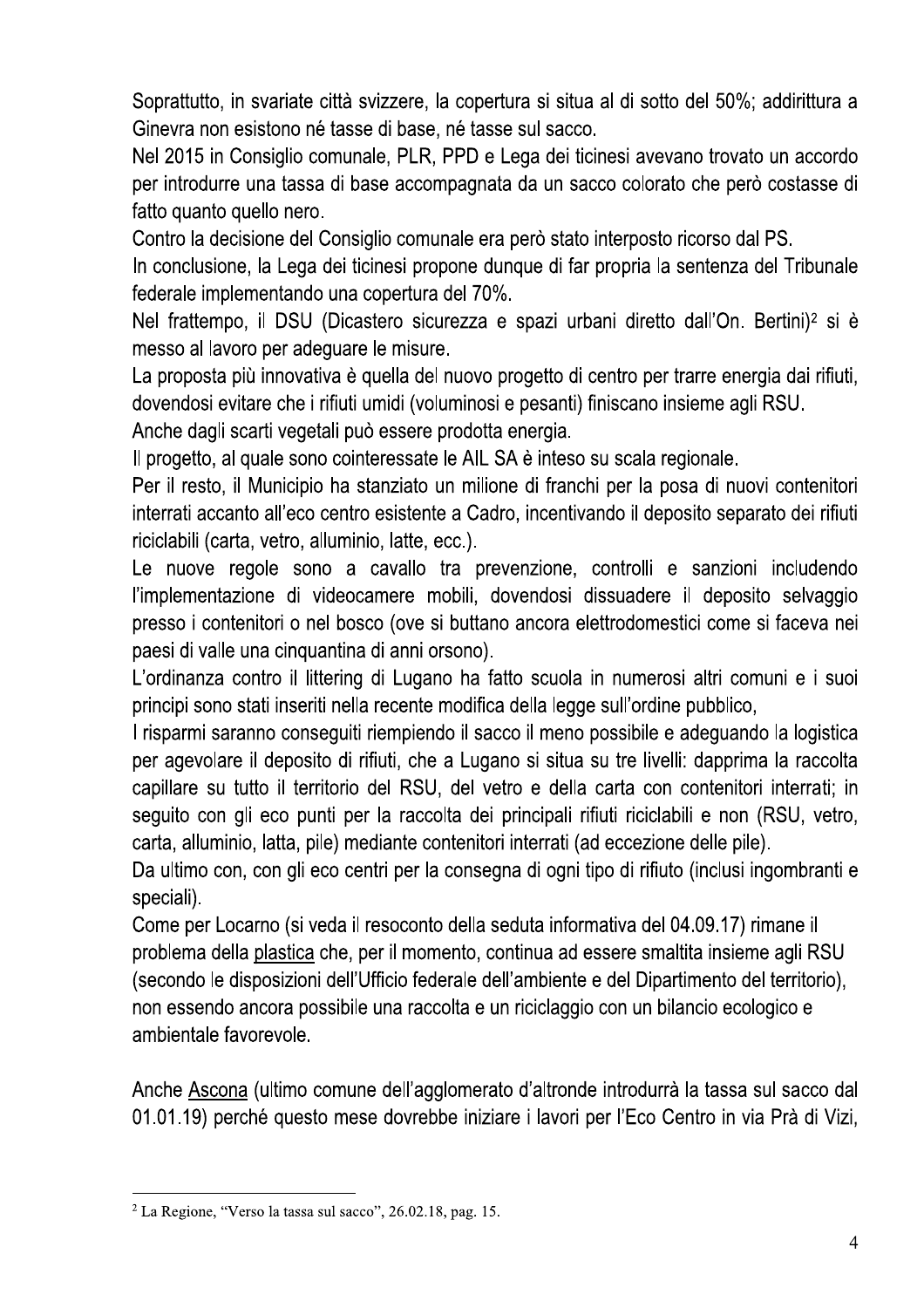inizialmente progettato in comune con Losone e successivamente abbandonato per svariate ragioni.

Il MM sull'introduzione della tassa sul sacco sarà pubblicato probabilmente nel prossimo mese di giugno.

Ad Ascona, attualmente, con la tassa base viene già coperto il 98% delle spese generate dal settore; d'altra parte dovranno essere evitati eccessivi squilibri considerato l'alto numero di residenze secondarie presenti, situazione che non deve però penalizzare i residenti<sup>3</sup>.

Invece, nel comune di Gambarogno è stato annunciato il secondo referendum<sup>4</sup> contro la tassa sul sacco su cui si è votato il 4 c.m.

Sinteticamente si ricorda che il promotore e primo firmatario è stato il Consigliere comunale Cleto Ferrari, esponente del gruppo "Per Gambarogno".

Nel maggio 2017 il sovrano aveva respinto in misura del 53% l'introduzione della tassa sul sacco voluta al Municipio.

Questa volta ci si oppone alla modifica delle normative comunali decise.

Secondo i promotori il regolamento non tiene in considerazione il voto espresso dai cittadini.

Essi contestano la presenza di minimi e i massimi che danno la facoltà al Municipio di stabilire aumenti o risparmi, esigendo un tariffario unico senza minimi e massimi.

Il fondamento era costituito dal recente aumento delle tariffe dell'acqua potabile senza che i cittadini potessero opporsi.

I referendisti propongono pure un esonero della tassa base per le abitazioni di montagna di proprietà di domiciliati che già pagano per l'abitazione principale.

Secondo il Municipio invece la tassa sul sacco è obbligatoria e la decisione del Consiglio Comunale va confermata in quanto il regolamento e il sistema di imposizione sono stati ripresi dal modello fornito dal Cantone, adottato con successo da una gran parte dei Comuni ticinesi, conseguendo una sostanziale diminuzione dei quantitativi e dei costi.

L'esecutivo sottolinea inoltre che il principio di causalità è stato debitamente tenuto in considerazione.

Più persone (nelle economie domestiche) o più dipendenti (nelle imprese e nella ristorazione) determinano un maggior numero di sacchi RSU utilizzati.

Invece i referendisti propongono, per le attività economiche e per la ristorazione, una tassa base calcolata sul numero dei dipendenti e non sulla superficie, rispettivamente dei posti a sedere.

Il 04.03.18 il sovrano ha bocciato per la seconda volta il regolamento comunale sui rifiuti<sup>5</sup> nella misura del 62% dei votanti.

<sup>&</sup>lt;sup>3</sup> Corriere del Ticino, "Ascona Il sacco si pagherà dal 2019", 19.10.17, pag. 17.

<sup>&</sup>lt;sup>4</sup> Giornale del popolo, "Referendum sui rifiuti, si vota il 4 marzo", 6.2.18, pag. 9.

<sup>&</sup>lt;sup>5</sup> Corriere del Ticino, "Una tassa che non va giù", 05.03.18, pag. 16.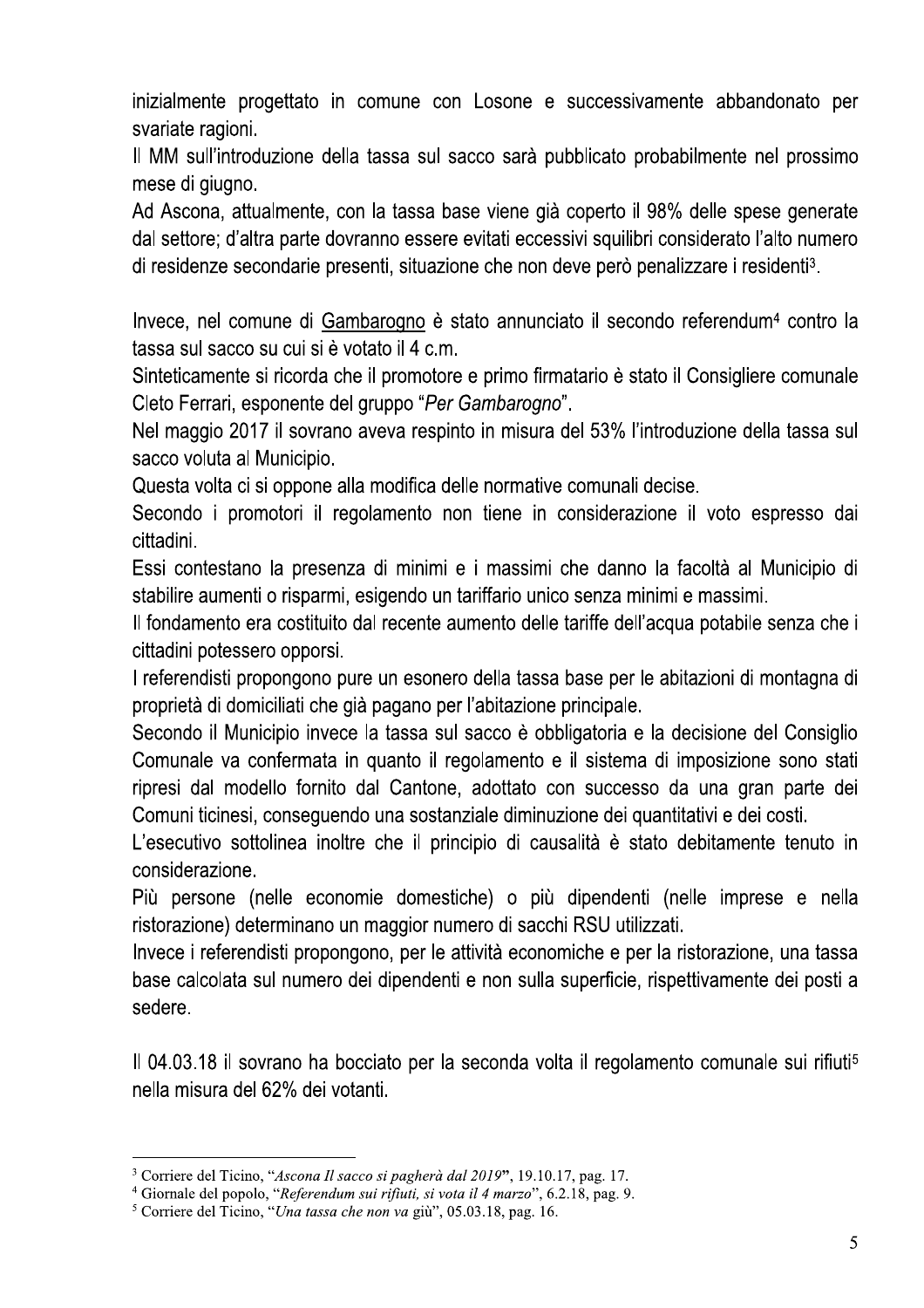A mente di Cleto Ferrari, il Municipio avrebbe avuto troppa fretta nel proseguire sulla linea delle decisioni cantonali senza però tener conto a sufficienza di una realtà comunale nella quale molti cittadini fanno fatica.

Va inoltre salvaguardato il principio secondo cui per qualsiasi aumento di tasse, a decidere sarà il sovrano pagante, con evidenti collegamenti anche ad altre tasse comunali.

Dal canto suo il Sindaco ha promesso una riduzione della tassa sui rifiuti che farà contenti i proprietari di residenze secondarie.

Applicando la riduzione non potrà però essere rispettato il principio della copertura dei costi; in assenza di tassa sul sacco e senza una diminuzione degli abusi e degli sprechi non potrà più essere assicurata l'attuale copertura nella misura dell'80% e dovrà gioco forza essere alzato il moltiplicatore.

Infine, per concludere questa succinta carrellata sugli sviluppi più recenti della tematica in altri comuni, occorre citare l'esempio virtuoso di Losone<sup>6</sup> ove gli scarti di cucina, a far tempo dall'inizio del mese di marzo, sono raccolti separatamente in via sperimentale presso alcune isole ecologiche nei punti più strategici del territorio comunale e presso l'Ecocentro Zandone; si tratta del primo progetto di raccolta differenziata dell'umido nel Locarnese e uno dei primi in Ticino.

Non essendo più possibile depositare nei contenitori del verde destinati ai compostaggio, gli scarti di verdura, carne e altro cibo (preziose materie prime) nel rispetto delle direttive cantonali il Municipio di Losone ha deciso di avviare una raccolta separata tramite l'azienda specializzata Biorecycling che si occuperà di svuotare i bidoni e di pulirli e stabilizzarli.

Nei bidoni può essere gettato ogni alimento e scarto di origine animale, ritenuto che il servizio è riservato unicamente alle economie domestiche, mentre gli esercizi pubblici devono continuare a provvedere autonomamente all'eliminazione dei loro scarti organici di cucina.

La disanima sulle novità dei comuni citati può contribuire a ulteriori miglioramenti anche per la nostra città; e proprio qui sta il senso di questa rassegna di informazioni.

La scrivente è d'altronde perfettamente conscia che queste suggestioni/raccomandazioni complementari non mutano di una virgola il petito conclusivo che costituisce pertanto il nocciolo dell'intero rapporto.

Ad ogni buon conto, sembra vi sia una sostanziale convergenza di intenti all'interno dei partiti, ad eccezione di qualche probabile voce isolata all'interno del gruppo Lega - UDC, aspetto che non è però confluito in un rapporto di minoranza, e questo in sintonia con gli intendimenti dipartimentali, il cui Direttore è il Ministro leghista On. Zali; semmai sussiste una evidente dicotomia all'interno della Lega dei ticinesi stessa tra gli intendimenti dei fondatori (Giuliano Bignasca e Flavio Maspoli) e gli attuali lineamenti di politica ambientale

<sup>&</sup>lt;sup>6</sup> Tio, "Qui gli scarti organici di cucina vengono raccolti", 02.03.18.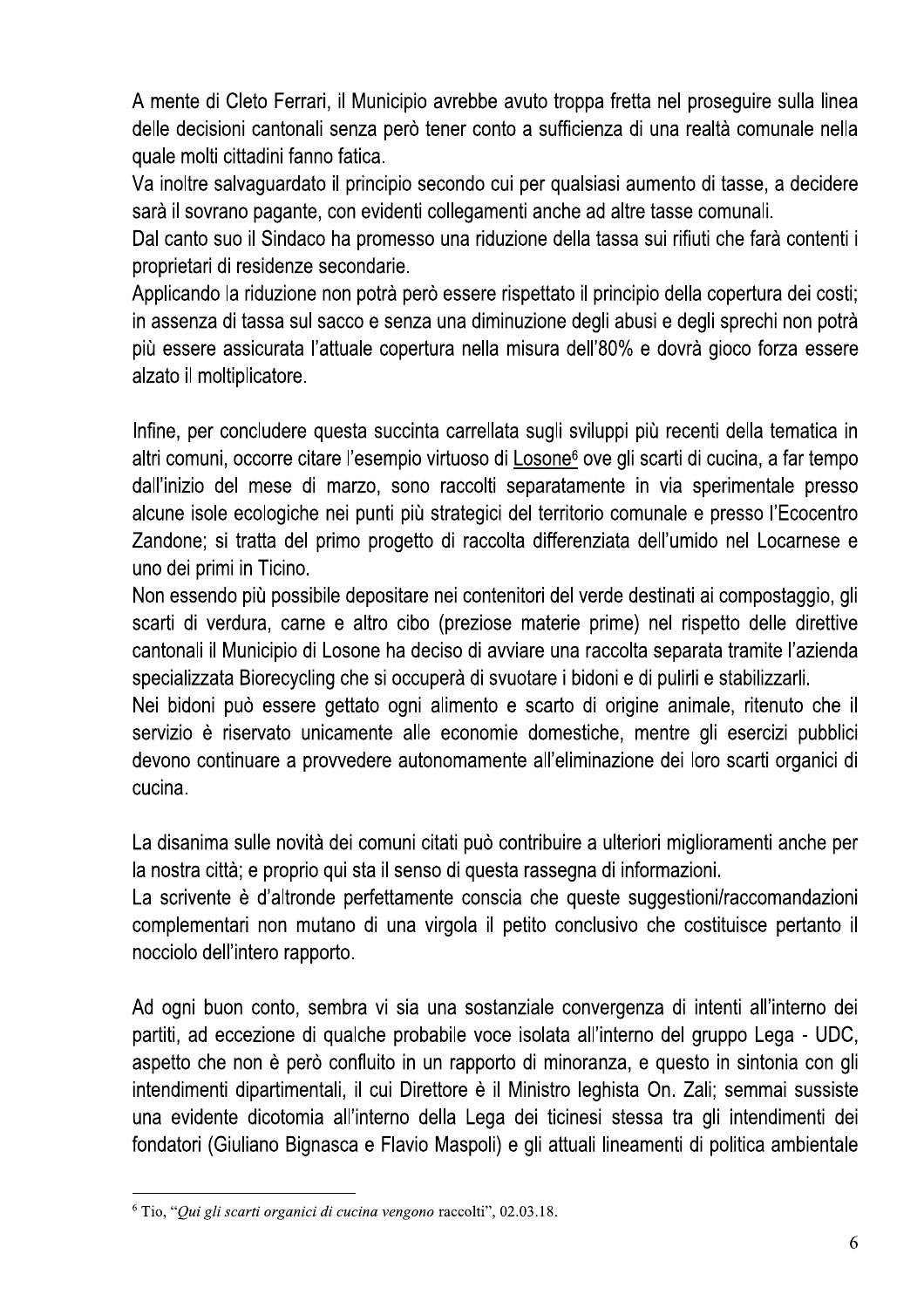che sono invece molto più ecologici e in linea con gli intendimenti del Consiglio di Stato, nel segno di un pragmatico compromesso.

# Misure accompagnatorie:

- Sensibilizzazione e controlli:
- Contenitori per vetro e lattine;
- Contenitori interrati RSU:
- Gestione della raccolta RSU;
- Rilevamento automatico di peso;
- Sistema lettura cestini.

Le fascette e i scacchi per gli scarti vegetali saranno reperibili presso la cancelleria comunale e l'ufficio tecnico.

Non è prevista una raccolta separata per i vari tipi di plastica, tuttavia è stato rilevato che i flaconi in plastica si possono riconsegnare ai vari distributori (ad es. ALDI) in tal senso si auspica che il Municipio presti maggiore attenzione alla tematica qualora il macchinario necessario per smaltire tale materiale fosse reperibile sul mercato.

Non è prevista una raccolta separata per l'umido.

Sono previste agevolazioni per famiglie con bambini piccoli e anziani.

In conclusione, possono essere sintetizzati i seguenti principi:

- Minori costi per tutti;
- Riduzione del turismo del sacco;
- Contributo alla salvaguardia dell'ambiente;
- Miglioramento dell'immagine della Città;
- Introduzione della tassa più bassa del Locarnese; in ogni caso la tassa causale non può superare il 100%.

# 1.2. Discussione alla serata informativa

- L'On. Mellini, rifacendosi alla recente interrogazione del gruppo PS (primo firmatario l'On. Snider autore di una mozione nel 2014) ha richiesto un maggior numero di cestini "ecologici".7

<sup>&</sup>lt;sup>7</sup> Corriere del Ticino 06.10.17, pag. 17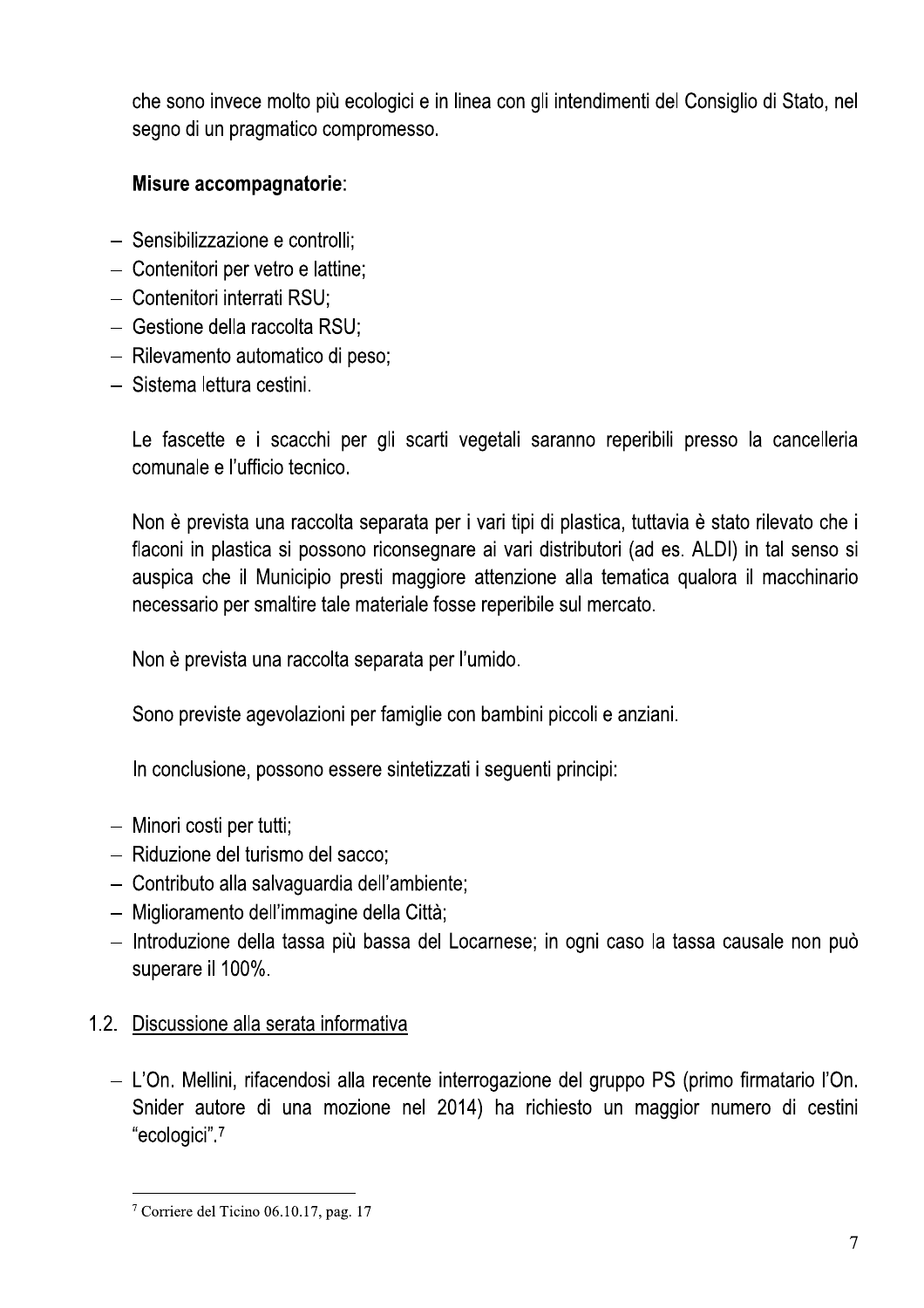In sintesi, a mente del PS, occorrerebbe, sulla base dell'esperienza acquisita, estendere anche ad altre zone, e non solo al centro città, la posa di cestini per la raccolta separata dei rifiuti.

I colleghi ritengono che il modello dei mini-set di cestini selezionato sia valido dal profilo funzionale ed estetico, con un plauso all'Ufficio tecnico.

Si tratterebbe di estendere ulteriormente il servizio anche in altre zone della città con un' ulteriore sensibilizzazione sulla separazione dei rifiuti, ad esempio nei parchi giochi, nelle scuole, nelle zone sportive e nei luoghi di ritrovo giovanili (con una valenza educativa per le giovani generazioni come suggerito dal rapporto della Commissione della gestione).

Andrebbero aggiunti spazi particolarmente freguentati guali l'ospedale, il centro storico, il viale Al Lido e via Respini, Lungolago Giuseppe Motta, Giardini Jean Arp, parco della Pace.

Il Capo dicastero e l'Ing. Zamboni hanno confermato il successo dei cestini per la raccolta separata, rilevando in particolare minori quantitativi di bottiglie (anche di PET e di lattine; l'estensione ad altri quartieri costituisce indubbiamente una buona opportunità.

Si dovrà riesaminare la situazione per quanto concerne la carta e gli altri scarti.

Sempre l'On. Mellini ha chiesto successivamente lumi sulla percentuale di copertura della tassa base (dal 70% al 80%); il Capo dicastero, rifacendosi a una sentenza del Tribunale federale, citando il caso di Minusio (70%) ha informato che la percentuale dovrebbe essere del 100%, ma che è ipotizzabile una forchetta tra l'80% e l'85%.

Il Capo tecnico ha ulteriormente precisato la tematica citando il caso di Romanel (VD – 2011): va bene il 70% se il 30% è coperto a mezzo imposta; sarebbe dunque corretta una forchetta tra l'85% e il 90%.

In sintesi, ritenuto che il 100% non può essere superato, resta il punto fermo giurisprudenziale del 70% che non può essere ridotto.

- Anche l'On. Vetterli ha espresso apprezzamento per la posa dei cestini per la raccolta separata sollevando il problema del monitoraggio e dell'ordine pubblico.

Facendo riferimento alla mozione Snider, ha giustamente rilevato che le eventuali contrarietà della Lega al MM sono destinate a ridursi ulteriormente.

Semmai si dovrà riprendere il discorso dei rifiuti delle attività commerciali e del costo del loro smaltimento, ampliando i centri di raccolta, rispettivamente istituendo il concetto della pesatura.

L'Ing. Zamboni ha confermato il monitoraggio in corso da luglio a ottobre stigmatizzando il comportamento di cittadini che buttano di tutto separando poco.

A mente del Capo tecnico, la tassa sul sacco dovrebbe rendere superflua la pesatura evitando nel contempo il turismo del sacco.

- Su suggestione dell'On. Ferriroli, il Capo dicastero ha promesso che sarà corretta la discrepanza per gli esercizi pubblici relativi alla raccolta esterna, rispettivamente interna.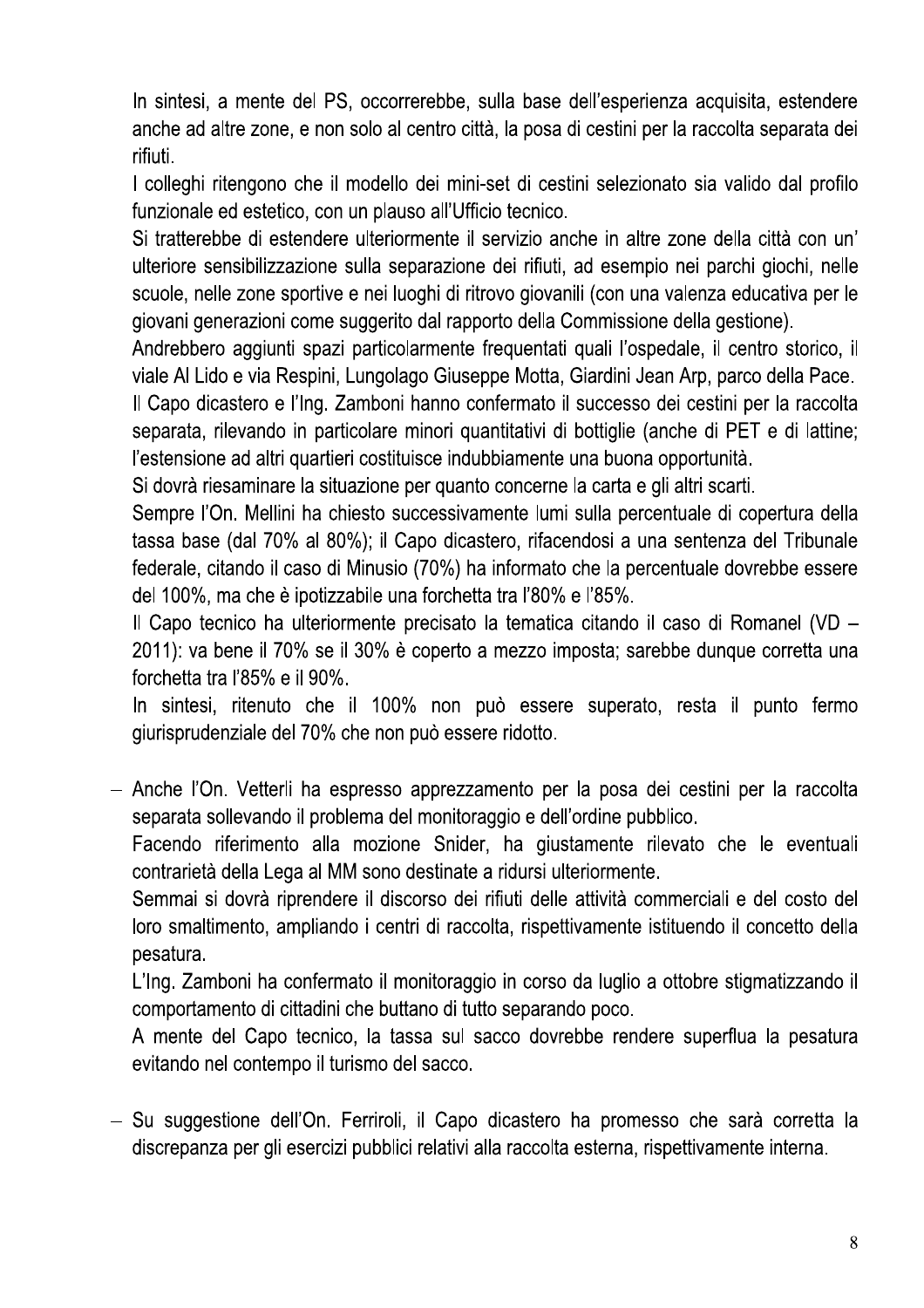- L'On. Selcioni torna sulla percentuale del 30%, rilevando che in altri comuni essa è del 40% rispettivamente del 50% e ritenendo la correttezza del 30% che permetterebbe una riduzione della tassa e nel contempo un maggiore smaltimento dei rifiuti riciclati; il Capo dicastero rimanda all'ultima pagina della tabella annessa al MM.
- L'On. Canonica si diffonde sui due tipi di sacchi, quello da 35L e quello dal 17L.
- Il sottoscritto relatore, supportato per il primo punto dall'On. Cavalli, evidenzia la vigente doppia tassazione dei contribuenti che hanno l'abitazione, rispettivamente l'attività commerciale nello stesso stabile o nello stesso appartamento, la necessità di vuotare più frequentemente i centri di raccolta più sollecitati (Sant'Antonio, Teatro, via Balestra) facendo riferimento a una sua recente interrogazione e il trattamento della plastica.

Il Capo dicastero riconosce la necessita di una vuotatura più frequente; l'esito dei controlli sarà disponibile entro il 31.12.18.

Per quanto concerne le plastiche invece non vi è ancora un macchinario in grado di smaltire le differenti tipologie; per quanto attiene alla doppia imposizione e alla doppia tassazione, la situazione dovrebbe migliorare con l'introduzione della tassa sul sacco, essendo la tassa base più bassa, fermo restando però che la tassa rimane sempre doppia.

La fattispecie sarà dunque approfondita dal lato giuridico, in particolare riguardo al caso limite dell'attività commerciale ubicata all'interno dell'appartamento.

L'Ing. Zamboni porta l'esempio delle città italiane (tra le quali Venezia) per lo smaltimento delle plastiche; durante il mese di novembre l'UFA organizzerà un simposio sul tema; virtuoso e comunque l'esempio della Schindler che richiede ai fornitori determinati imballaggi.

# 1.3. Nuovo incontro con l'On. Buzzini, l'Ing. Engelhardt e l'Ing. Tulipani avvenuto l'19 febbraio 2018

A sequito di alcuni approfondimenti effettuati dai relatori che sarebbero potuti sfociare in ulteriori emendamenti, di cui si dirà nel dettaglio in seguito, il Capo dicastero ha richiesto alla Commissione della legislazione un nuovo incontro atto a discutere e chiarire taluni aspetti degni di rilevanza pratica.

Tale incontro è avvenuto in data 19 febbraio 2018 in seno alla CdL.

#### **Questioni legislative:**  $2<sub>1</sub>$

Come rettamente rilevato dal Municipio, le cittadine e i cittadini del nostro Cantone hanno deciso di accogliere in data 21 maggio 2017 la modifica della Legge cantonale di applicazione della legge federale sulla protezione dell'ambiente (LALPAmb) che contempla l'introduzione della tassa sul sacco a livello cantonale.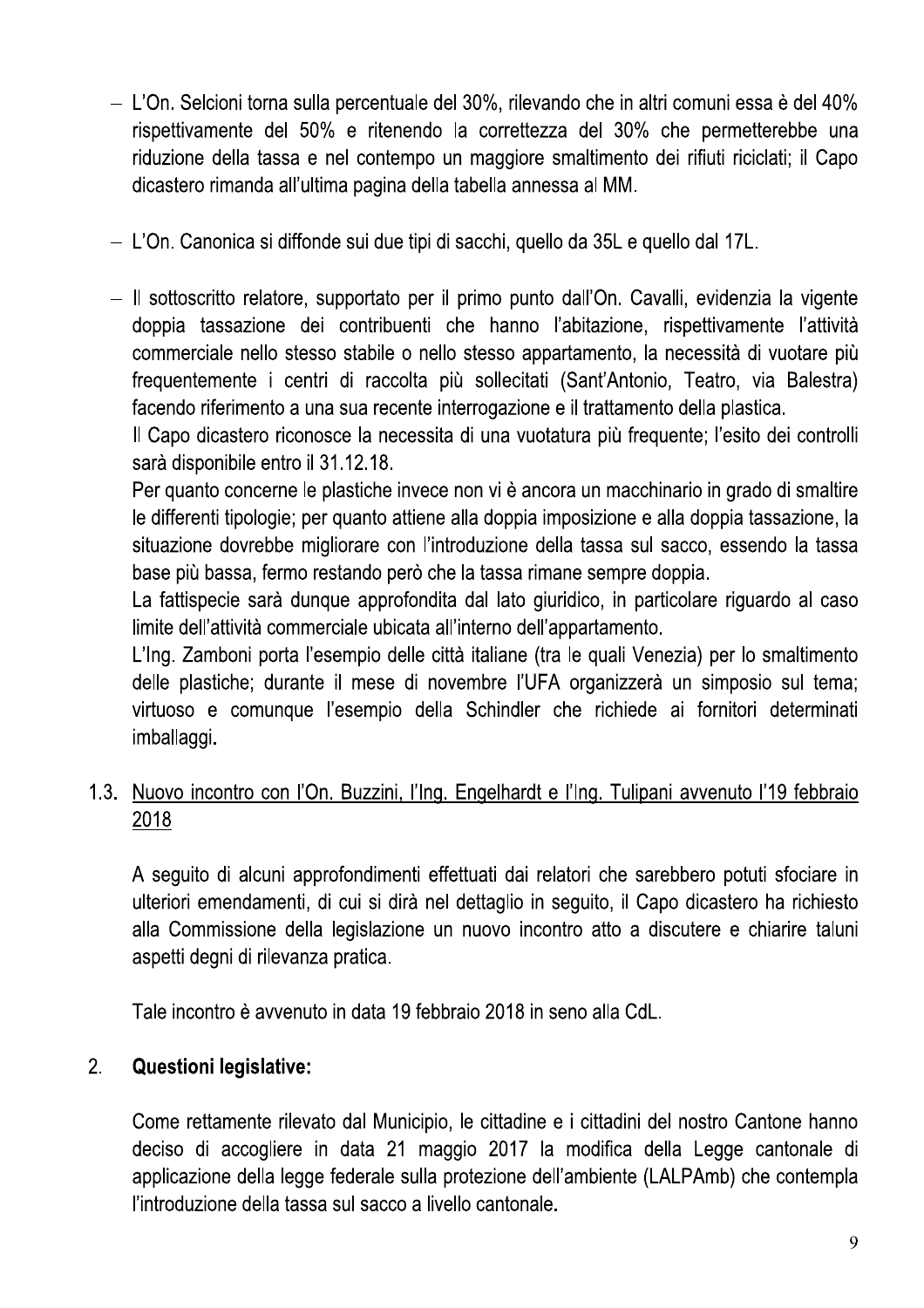Tale modifica legislativa è entrata in vigore il 1° luglio 2017 e di riflesso obbligherà tutti i Comuni ad adattare i propri Regolamenti conformemente alle nuove disposizioni entro il 30 giugno 2019.

Riassumendo per sommi capi la posta in gioco<sup>8</sup>, nel mese di novembre 2016 il Gran Consiglio aveva dato via libera alla proposta del Consiglio di Stato di introdurre una tassa cantonale sul sacco.

Contro questa decisione parte della lega, guidata da Attilio e Boris Bignasca aveva deciso di lanciare un referendum che era riuscito a raccogliere 7550 firme.

Il 21 maggio 2017 i cittadini hanno votato sul tema delle introduzioni in tutti in comuni di una tassa sul sacco che servirà a coprire i costi dello smaltimento al termovalorizzatore di Giubiasco.

Ogni comune potrà fissare l'importo tra 1.10.- e 1.30.- per un sacco di 35L.

L'importo si aggiungerà alla tassa base che serve a finanziare i costi fissi di gestione come la raccolta di rifiuti.

A maggio 2017, 49 comuni avevano già implementato il sistema basato sulle tasse, altri 64 comuni avevano solo la tassa base, mentre in 2 (Lugano e in parte Bioggio) i costi dei rifiuti sono finanziati dalle imposte comunali.

La maggioranza dei partiti e i sindaci dei 5 centri urbani erano favorevoli alla tassa sul sacco cantonale.

In sintesi, i fautori del sì invocavano il rispetto della legalità, della causalità e dell'efficienza, mentre gli avversari la ritenevano un balzello nel cui ambito, il cittadino ci avrebbe rimesso.

Dal profilo sostanziale la principale novità legislativa cantonale consiste nel sistema di finanziamento – reso obbligatorio dagli art. 18 e seguenti della Legge cantonale d'applicazione della Legge federale sulla protezione dell'ambiente del 24 marzo 2004 (LALPAmb) – strutturato in base alla tipologia dei costi legati alla gestione dei rifiuti. Secondo tale ordinamento tutti i costi fissi devono essere finanziati con il prelievo di una tassa base (art. 18a) mentre quelli variabili vanno coperti con una tassa proporzionale al quantitativo (art. 18b). Come specificato nel Messaggio 6958 del 2 luglio 2014 e in quello aggiuntivo 6958a del 4 marzo 2015 – ai quali si rimanda per maggiori dettagli – questo sistema di finanziamento costituisce un incentivo a produrre meno rifiuti e ad aumentare la percentuale delle raccolte separate.

Giusta le normative cantonali, i Comuni provvedono in particolare ad organizzare sull'intero loro territorio la raccolta dei rifiuti urbani; ad organizzare la raccolta separata dei rifiuti urbani riciclabili e degli altri tipi di rifiuti per i quali il Consiglio di Stato prescrive questo tipo di raccolta ai fini di un più idoneo smaltimento e disporre del loro smaltimento; nonché a svolgere gli ulteriori compiti affidati loro dal Consiglio di Stato (art. 17 cpv. 1 LALPAmb).

<sup>&</sup>lt;sup>8</sup> Giornale del popolo, "Tassa sul sacco cantonale tra favorevoli e contrari", 11.5.17, pag. 5.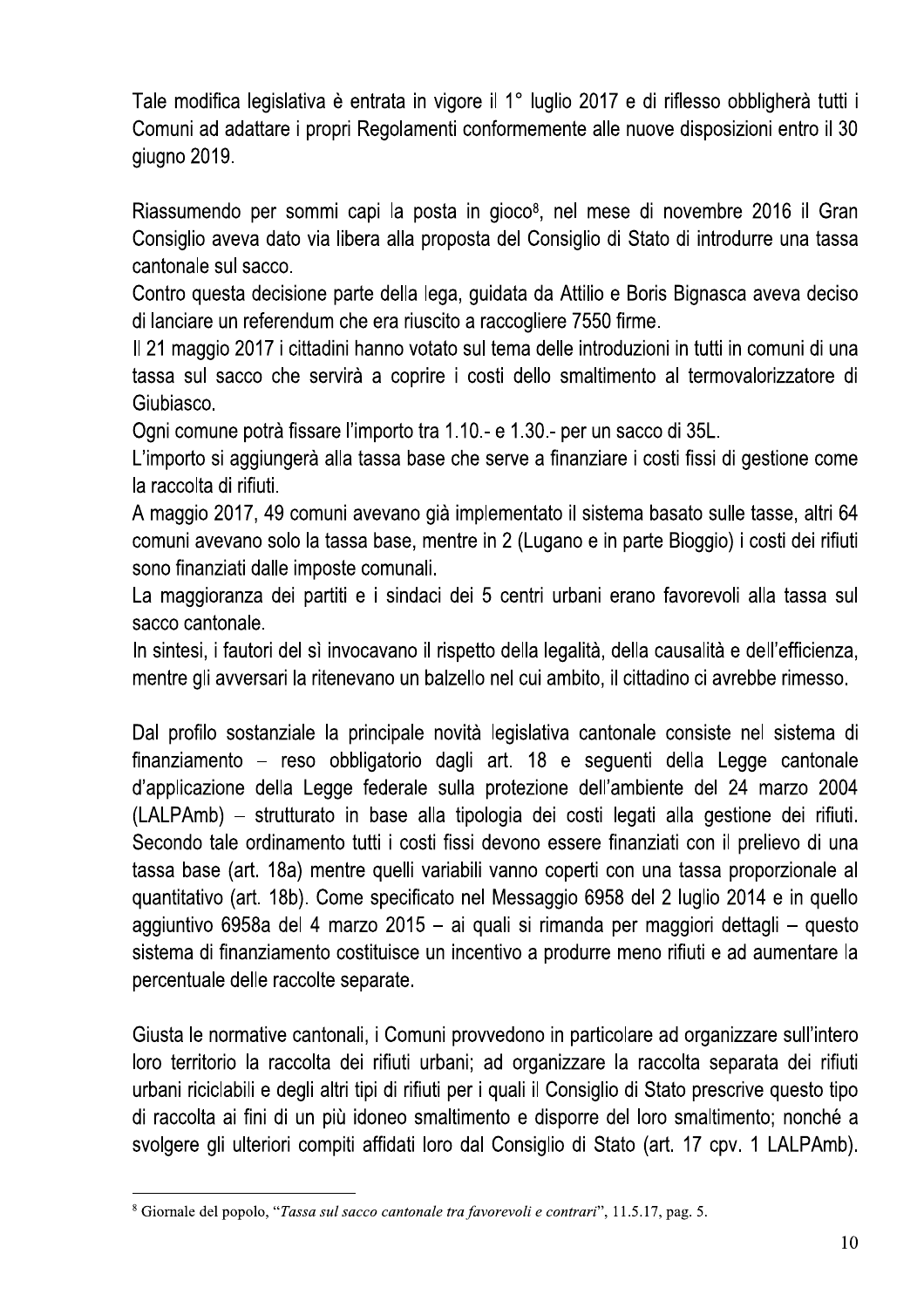Essi disciplinano i compiti di loro competenza mediante apposito regolamento (art. 17 cpv. 3 LALPAmb).

Il principio su cui si basa il finanziamento del servizio di raccolta viene regolato al successivo art. 18 LALPAmb che sancisce che i comuni coprono le spese di gestione mediante il prelievo di tasse per i costi di raccolta dei rifiuti solidi urbani (RSU), e di raccolta e smaltimento dei rifiuti riciclabili o ingombranti e per gli altri costi fissi, determinate in funzione del detentore (tasse base); tasse per i costi di smaltimento dei rifiuti solidi urbani (RSU) combustibili non riciclabili, determinate in funzione del quantitativo dei rifiuti prodotti e prelevate mediante la vendita dei sacchi della spazzatura (tasse sul quantitativo); oltre ad occuparsi delle altre tasse causali definite conformemente all'art. 18c. L'ammontare delle tasse incassate deve di principio corrispondere a quello delle spese sostenute e nei casi in cui a consuntivo risultassero delle eccedenze o dei disavanzi, entro un anno dalla relativa approvazione l'importo delle tasse base dev'essere conseguentemente ridotto o aumentato.

La tassa base, secondo l'art. 18a cpv. 1 LALPAmb, serve a finanziare i costi di gestione segnatamente quelli amministrativi e del personale; di informazione e sensibilizzazione; di raccolta dei rifiuti solidi urbani (RSU) e delle raccolte separate; di investimento e tutti gli altri costi per i quali non è determinabile un nesso causale con i quantitativi di rifiuti prodotti.

Per contro la tassa sul quantitativo (art. 18b LALPAmb), più comunemente denominata la "tassa sul sacco", è destinata a finanziare i costi di smaltimento dei rifiuti solidi urbani (RSU) combustibili, non riciclabili, raccolti in sacchi della spazzatura.

Gli importi relativi all'ammontare del costo del sacco, intesi come minimo e massimo, sono pubblicati sul Foglio ufficiale a cura del Consiglio di Stato entro la fine di ottobre di ogni anno  $(cpv. 3)$ .

La tassa sul quantitativo (tassa sul sacco) è di natura causale e deve dunque sottostare al principio di causalità ancorato a livello federale nella legge federale sulla protezione dell'ambiente (LALPAmb, nel caso concreto art. 32a). Secondo tale principio le spese di smaltimento dei rifiuti devono essere sostenute da chi ne è la causa e dunque genera tali costi.

In breve la *tassa sul quantitativo (tassa sul sacco)* è una tassa di natura causale che copre i costi derivanti dallo smaltimento dei rifiuti solidi urbani.

Il costo dell'ammontare di tale sacco verrà pubblicato ogni anno verosimilmente ad ottobre sul Foglio ufficiale a cura del Consiglio di Stato.

A titolo indicativo, per il 2018 la forchetta di riferimento rientra tra un minimo di fr. 1.- e un massimo di fr. 1.30.- per ogni sacco da 35 L (margine di fissazione che resta di competenza dell'esecutivo comunale).

Per contro la tassa di base copre i costi che non sono variabili secondo il quantitativo dei rifiuti ma sono di natura fissa. Tale importo, conformemente al principio dell'autonomia comunale può essere fissato liberamente. Non dovendo in ogni caso superare la tassa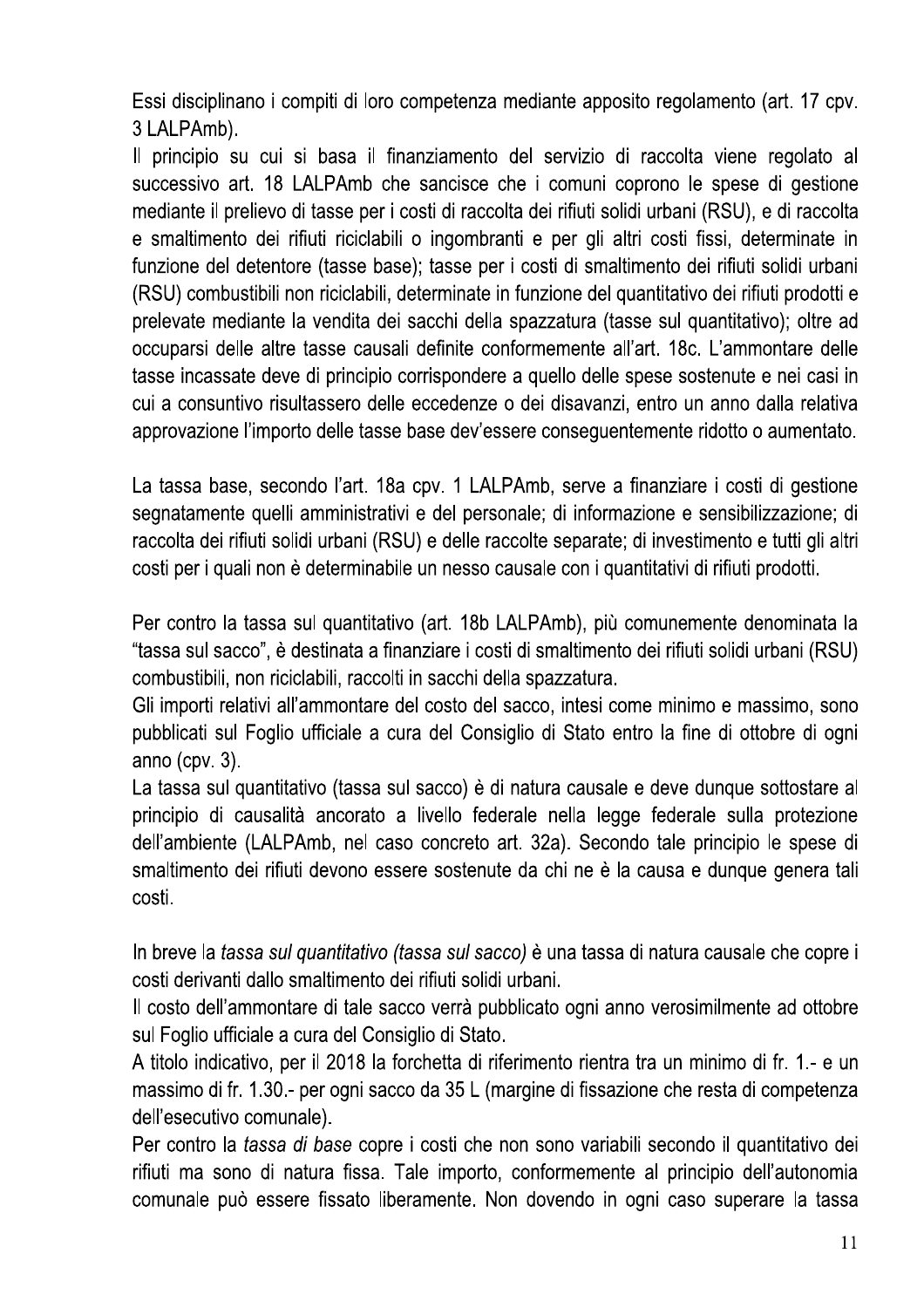base e la tassa sul quantitativo un grado di copertura dei costi superiore al 100% ma dovendo ambo le tasse coprire almeno il 70% dei costi derivanti dalla gestione dei rifiuti a livello comunale (TF 2C\_740/2009 del 4 luglio 2011).

Da un punto di vista legislativo è importante infine rilevare che l'autonomia comunale è garantita nella misura prevista dal diritto cantonale (art. 50 cpv. 1 Cost. fed.).

#### $3<sub>1</sub>$ Considerazioni commissionali:

La Commissione della legislazione, vedendosi confrontata con un'applicazione doverosa ai principi cantonali imposti, potendo muoversi unicamente negli ambiti soggetti ad autonomia comunale, ha proceduto ad analizzare il Regolamento secondo l'ottica menzionata, rilevando le presenti considerazioni:

La tassa sul quantitativo è stata chiaramente illustrata a livello cantonale ma nel nostro Regolamento la stessa non è stata minimamente ripresa. Nonostante la regolamentazione cantonale risulta direttamente applicabile, non potendo il diritto comunale differire da quanto prevedono le normative superiori, prevalendo il diritto cantonale su quello comunale contrario; l'attuale art. 12 cpv. 1 del Regolamento per il servizio comunale di raccolta ed eliminazione dei rifiuti che sancisce "I rifiuti domestici (RSU) devono essere riposti nei sacchi di plastica ufficiali del Comune di Locarno, acquistabili pressi i rivenditori autorizzati", appare, secondo un nostro giudizio, insufficiente. Già solo per chiarire meglio la sistematica della legge nel contesto del Regolamento, risulta necessario introdurre un nuovo articolo che specifichi puntualmente la tassa sul quantitativo. Senza una tale aggiunta la dovuta chiarezza verrebbe meno, poiché per comprendere il Regolamento il singolo cittadino dovrebbe consultare la legge cantonale LALPAmb, rischiando di non comprendere la distinzione tra tassa base e tassa sul quantitativo.

Per tale ragione la CdL propone di introdurre un nuovo articolo (art. 16d) dal seguente tenore:

<sup>1</sup> La tassa sul quantitativo è determinata in funzione del volume di rifiuti prodotti ed è destinata a finanziare i costi di smaltimento (esclusa la raccolta) dei rifiuti solidi urbani (RSU) combustibili non riciclabili contenuti nei sacchi ufficiali della spazzatura, compresi i costi di produzione e di distribuzione di questi ultimi (IVA inclusa).

<sup>2</sup>Essa è prelevata con la vendita dei sacchi ufficiali (v. art. 12). Le modalità di vendita degli stessi sono stabilite dal Municipio mediante ordinanza.

3Il Municipio fissa l'ammontare della tassa sul quantitativo entro i limiti stabiliti dal Cantone.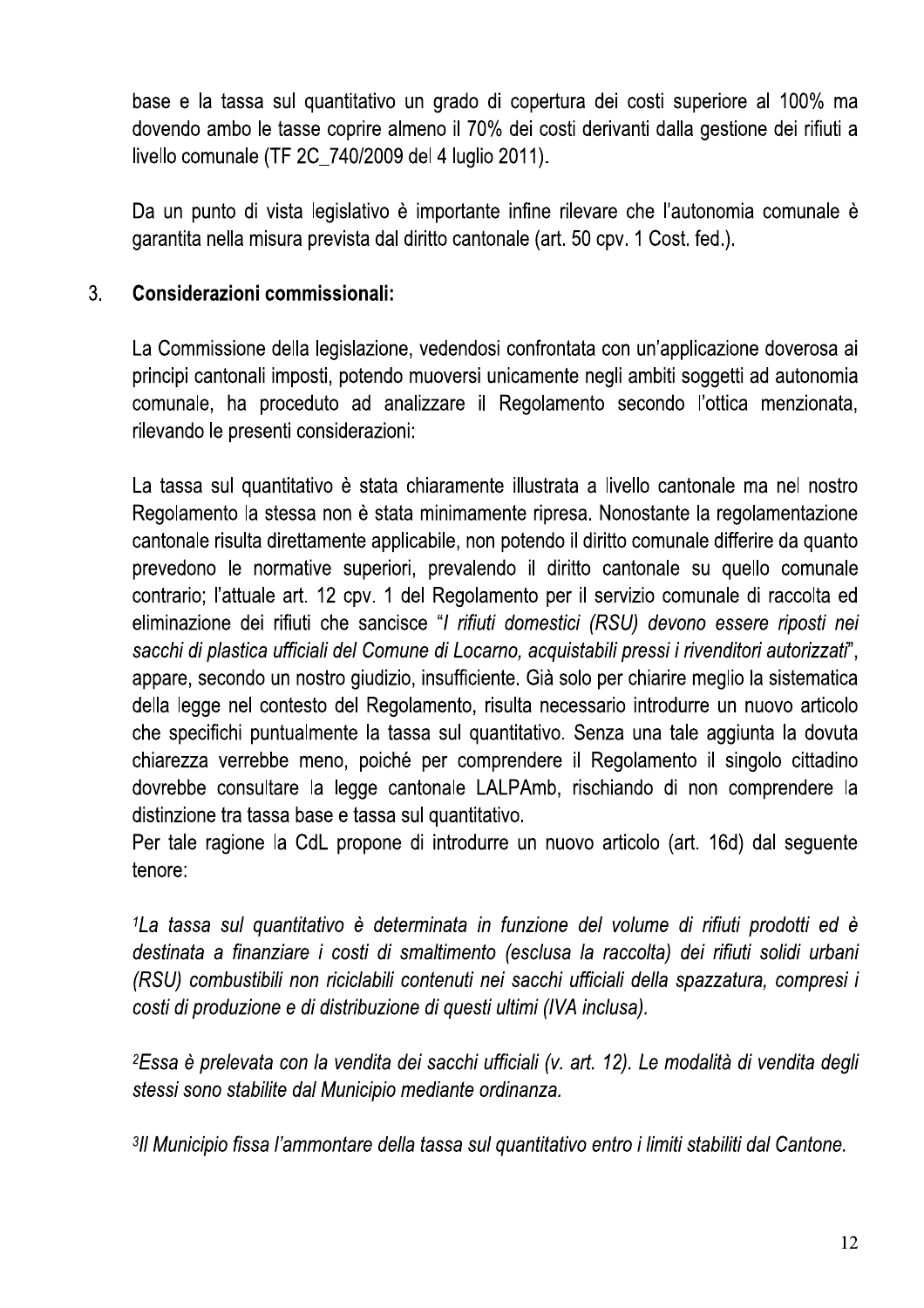Di riflesso andrà anche aggiunto all'art. 16 cpv. 1 lett. d del Regolamento che a copertura delle spese comunali per il servizio di raccolta e di eliminazione dei rifiuti vengono prelevate, oltre alle tasse d'uso citate, anche quelle in relazione alla tassa sul quantitativo.

La nostra Commissione è stata inoltre resa attenta che è uso, in particolare nei condomini, utilizzare i vecchi cassonetti dei rifiuti da 800 litri per la raccolta dei rifiuti verdi.

Si rende pertanto necessario aggiungere all'art. 16b in relazione alla tassa sui rifiuti verdi, un altro emendamento che prevede l'uso di tali cassonetti con relativa proporzionata forchetta di tassa.

| $\overline{\phantom{a}}$ contenitore | ∠ da | 800 | $\vert$ : Dafr. 21.- afr. 42.- |  |  |
|--------------------------------------|------|-----|--------------------------------|--|--|
| fascetta                             |      |     |                                |  |  |

Per quanto invece attiene gli ulteriori possibili emendamenti discussi durante la serata del 19 febbraio 2018 in seno alla CdL alla presenza del Capo dicastero, On. Buzzini, l'Ing. Engelhard e l'Ing. Tulipani, si rileva che la prima questione facente oggetto di un possibile emendamento concerneva la modifica dell'art. 16a cpv. 1 lett. a del Regolamento in narrativa riguardante le economie domestiche in relazione ai domiciliati e dimoranti. In particolare oggetto di analisi è stata una ripartizione non suddivisa tra 4 categorie, ossia persona sola, due persone, tre persone, quattro o più persone, come proposto nel messaggio, bensì tra unicamente due (tassa base per persone sole e un'altra tassa base per più membri, ovvero da due persone in su).

La ripartizione su quattro categorie avrebbe potuto risultare problematica secondo il principio della doppia causalità, essendo che sussiste già una tassa causale (tassa sul guantitativo) che dipende dalla produzione dei rifiuti. Se anche per la tassa base si sarebbe operata una differenziazione tra svariati livelli, si incorreva nel rischio di generare una sorta di doppia imposizione secondo il principio della causalità. Infatti, oltre a pagare la tassa sul quantitativo (tassa sul sacco), poiché di ogni evenienza, una famiglia con più membri acquisterebbe più sacchi producendo verosimilmente più rifiuti, la stessa sarebbe pure tenuta a pagare una tassa base più elevata, maggiore è il numero delle persone che compongono l'economia domestica, nonostante tale tassa non ha alcuna connessione con i quantitativi di rifiuti prodotti, andando unicamente a coprire i costi fissi di gestione. Facendo più differenziazioni tra le economie domestiche in base al numero di persone si rischierebbe di incorrere nel rischio di generare una doppia causalità, contraria di principio allo scopo della legge, oltre che a ledere il principio della parità di trattamento dei cittadini.

Su tale aspetto l'Esecutivo, oltre ad aver avuto modo di illustrare che il reperimento dei dati, atti a determinare il numero esatto di persone che compongono le economie domestiche, non reca all'amministrazione alcun problema, essendo le stesse in possesso di tutti i dati necessari per effettuare i conteggi relativi alle unità, ha permesso di porre l'accento sulla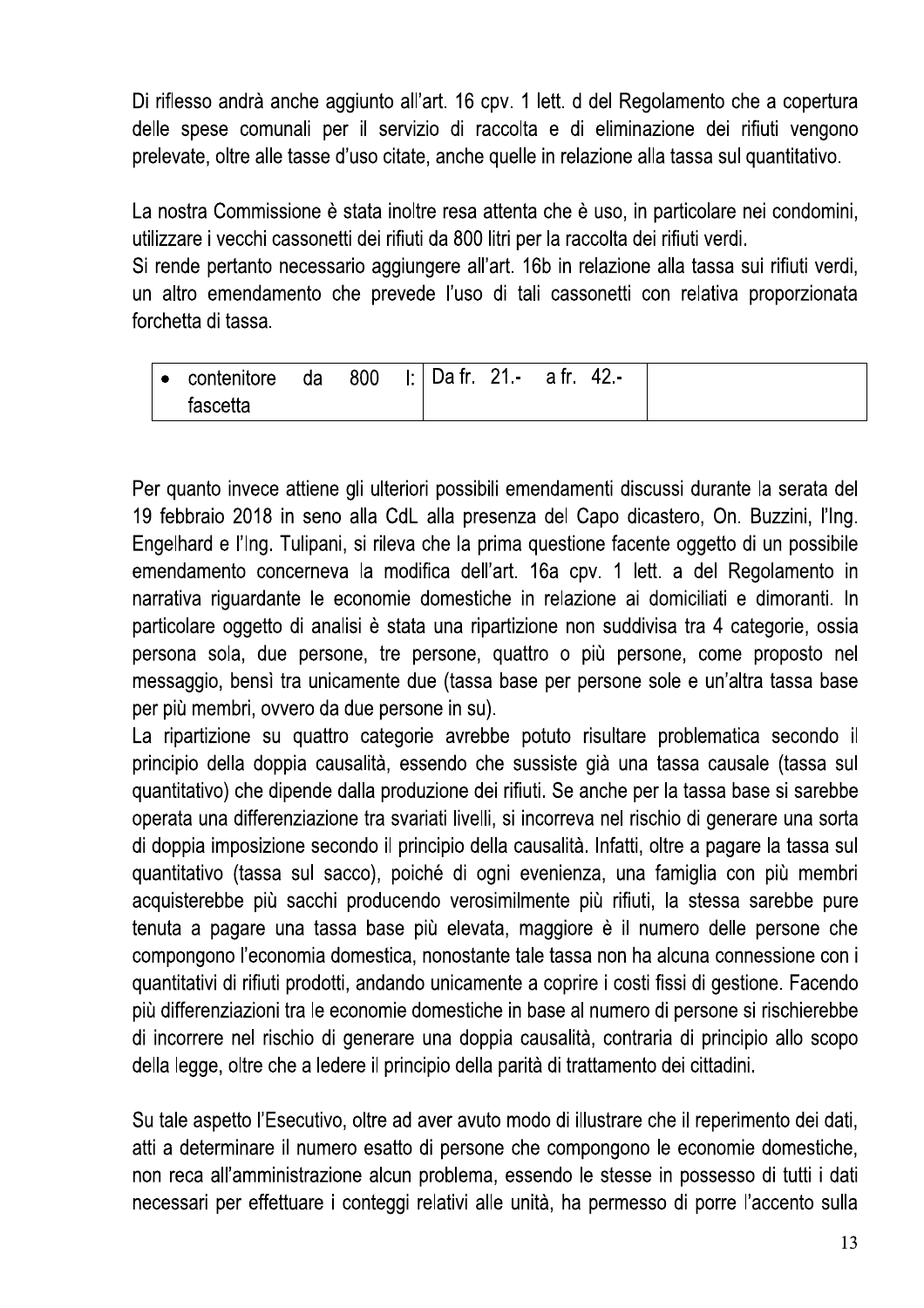circostanza che la differenziazione su quattro categorie è comunque motivata da un maggior onere che si riflette sui costi fissi di gestione, conseguendone di riflesso, nell'evenienza in cui vi fosse una problematica relativa ad una doppia causalità, un'argomentazione dimostrabile e atta a comprovare la reale sussistenza di maggiori costi per l'ente pubblico che potrebbe relativizzare tale aspetto giuridico e giustificare pertanto il tributo. È stato poi sottolineato che i valori di riferimento per le quattro categorie vanno aumentando in modo lineare e calano più incrementano le unità di riferimento, agevolando in tal modo le economie domestiche più numerose.

A titolo completivo va comunque rilevato che la giurisprudenza non ha ancora statuito con modalità definitive su tale aspetto, sussistendo allo stadio attuale della dottrina differenti pareri e punti di vista. Ne consegue che la copertura dei costi proposta dal Messaggio in narrativa, è attualmente conforme alla giurisprudenza del Tribunale federale.

Per tale ragione la Commissione della legislazione, dopo un'attenta analisi, ha deciso di non intraprendere alcun emendamento vertente su tale aspetto, in particolare in considerazione della circostanza che anche nell'ipotesi che in futuro venisse statuito che un sistema su più livelli potrebbe violare il principio di causalità, vi sarebbero ad ogni modo, secondo quanto riferitoci dal Capo dicastero, delle maggiori spese dimostrabili in seno al Comune che andrebbero dunque a relativizzare la portata del principio di cui sopra.

In secondo luogo vi era in discussione l'adozione, a complemento dell'art. 16a lett. c. del Regolamento, di un'apposita categoria riguardante in particolare le persone o le società che detengono delle attività economiche accessorie presso le proprie economie domestiche. Grazie a tale meccanismo si sarebbe riusciti ad assoggettare altresì i detentori di attività quali B&B che operano privatamente, mettendo a disposizione spazi abitativi nei propri appartamenti online su svariate piattaforme; attività che oggigiorno vede una netta crescita vista la molteplicità di domanda e offerta che si susseguono.

La discussione è stata in particolare incentrata sulla possibilità concreta di ottenere i relativi dati, atti a procedere ad assoggettare altresì tali persone alla presente categoria, entrando in linea di conto la riscossione della tassa di soggiorno presso l'Ente turistico. Il Capo dicastero nei giorni seguenti l'incontro ha proceduto ad approfondire la tematica con il direttore dell'OTLMV, Fabio Bonetti, per valutare la possibilità effettiva di ottenere per il loro tramite i dati necessari a procedere con una fatturazione della tassa base a coloro che mettono a disposizione camere per soggiorni di vacanza all'interno di propri appartamenti. soprattutto tramite piattaforme online. Dall'esito dell'incontro, come riferitoci dall'On. Buzzini, la possibilità concreta non sussisterebbe a fronte in particolare delle normative sulla privacy e sulla protezione dei dati personali che non renderebbero trasmissibili delle informazioni dettagliate sul fornitore di simili prestazioni e sulla loro entità, nonché la difficoltà di accedere ai dati tramite l'operatore online tipo Airbnb, dove vi è una forma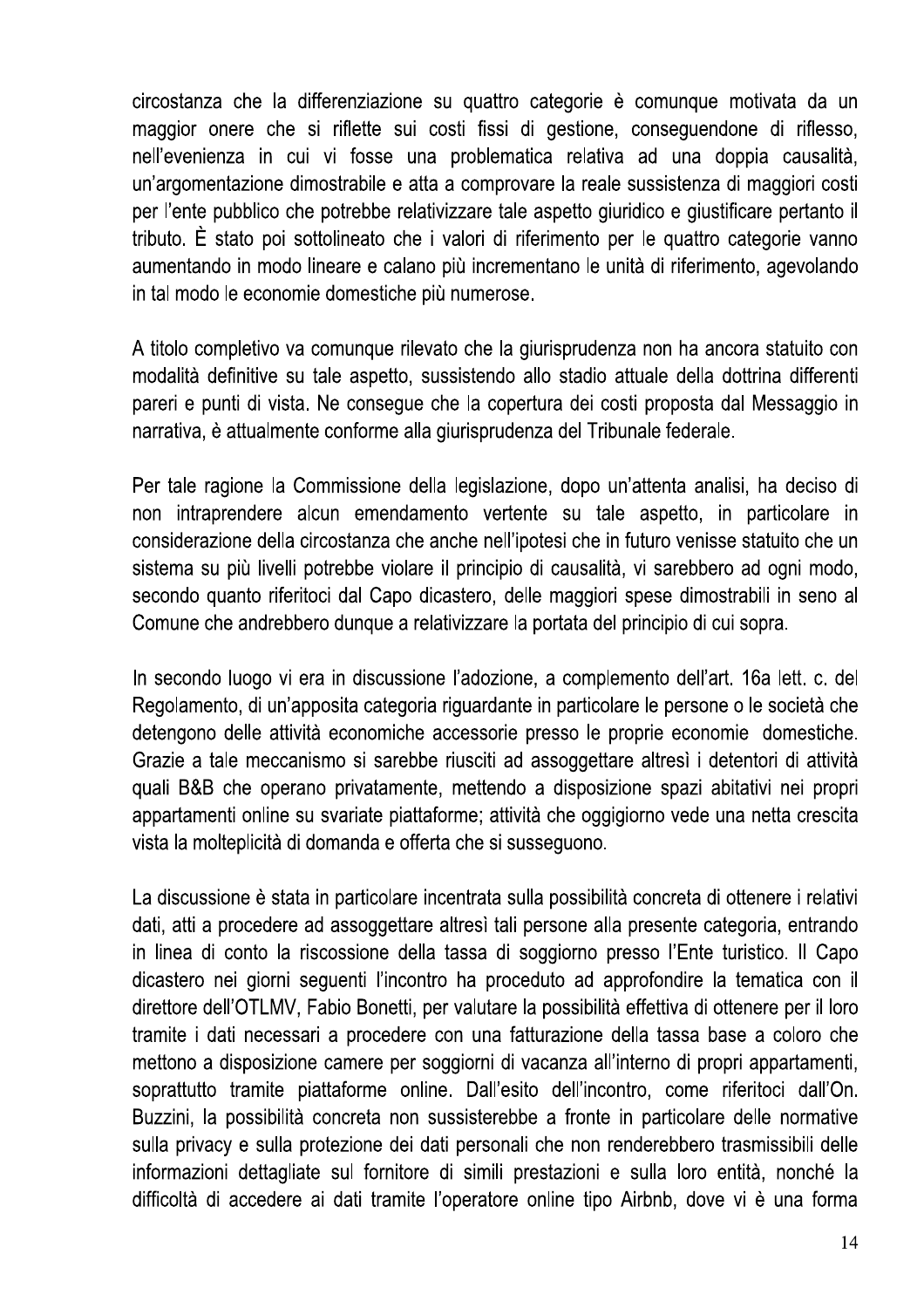marcata di anonimato. Ciò vale anche per le trattative in corso che dovrebbero portare all'applicazione della tassa di soggiorno anche per questo genere di operatori, ma con una sorta di versamento a corpo da parte della piattaforma online che gestisce i contatti con gli operatori stessi. In sostanza non verranno comunque fornite informazioni di dettaglio sul nominativo, sulle caratteristiche dell'alloggio e sul numero di pernottamenti per singolo alloggio.

Tenuto conto di quanto precede e vista l'impossibilità concreta di reperire i dati necessari all'assoggettamento, la Commissione della legislazione rinuncia ad inserire un apposito emendamento che risulterebbe alla luce di quanto sopra ad ogni modo inattuabile.

\*\*\*\*\*\*\*\*\*\*\*\*\*\*\*\*\*\*\*\*\*\*\*\*\*\*\*\*

Per tutti questi motivi, a seguito delle osservazioni summenzionate, la Commissione della legislazione propone l'approvazione del M.M. no. 27 con i seguenti emendamenti:

1° Emendamento:

• Introduzione art. 16 d "Tassa sul quantitativo" dal seguente tenore:

<sup>1</sup> La tassa sul quantitativo è determinata in funzione del volume di rifiuti prodotti ed è destinata a finanziare i costi di smaltimento (esclusa la raccolta) dei rifiuti solidi urbani (RSU) combustibili non riciclabili contenuti nei sacchi ufficiali della spazzatura. compresi i costi di produzione e di distribuzione di questi ultimi (IVA inclusa).

<sup>2</sup>Essa è prelevata con la vendita dei sacchi ufficiali (v. art. 12). Le modalità di vendita degli stessi sono stabilite dal Municipio mediante ordinanza.

3Il Municipio fissa l'ammontare della tassa sul quantitativo entro i limiti stabiliti dal Cantone.

Di rilesso modifica art. 16 del Regolamento, Prelievo delle tasse, come segue:

1A copertura delle spese comunali per il servizio di raccolta e di eliminazione dei rifiuti sono prelevate le seguenti tasse d'uso:

- tassa base:  $\overline{a}$ .
- $b<sub>1</sub>$ tassa per i rifiuti verdi;
- C. tassa per gli ingombranti;
- $d_{\cdot}$ tassa sul quantitativo.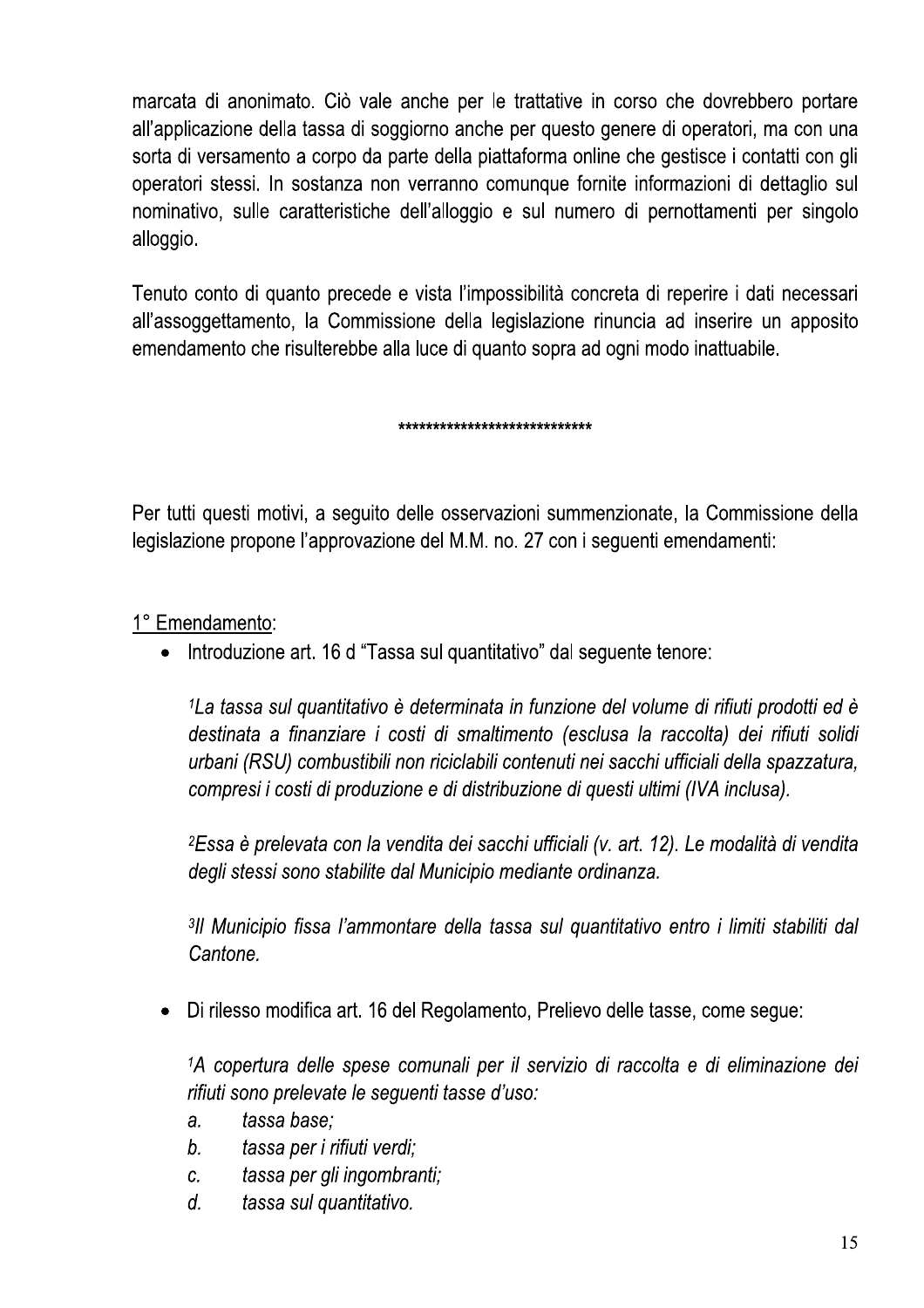# 2°. Emendamento:

· Aggiunta all'art. 16b del Regolamento, Tassa sui rifiuti verdi, la possibilità di utilizzare il contenitore per il verde da 800 litri.

La tassa sui rifiuti verdi (a cui si aggiunge IVA e fascetta/etichetta) è stabilita come segue:

| sacco da 60 l                  | da fr. 1.70 a fr. 3.40              |  |  |
|--------------------------------|-------------------------------------|--|--|
| contenitore da 120 l: fascetta | da fr. $3.50$ a fr. 7.-             |  |  |
| contenitore da 240 l: fascetta | $\frac{1}{2}$ da fr. 7.- a fr. 14.- |  |  |
| fascine fino a 25 kg o         |                                     |  |  |
| I lunghezza m 1.50: etichetta  | da fr. $3.50$ a fr. 7.-             |  |  |
| contenitore da 800 l: fascetta | $1$ Da fr 21 - a fr 42 -            |  |  |

# Con perfetto ossequio

# Alberto Akai

Mauro Belgeri (relatore)

Marco Bosshardt

Omar Caldara (con riserva)

Rosanna Camponovo

Anna Ferriroli

Julia Wolf-Bertoia (relatrice)

Allegata:

- Legge cantonale d'applicazione della Legge federale sulla protezione dell'ambiente del 24 marzo 2004 (LALPAmb);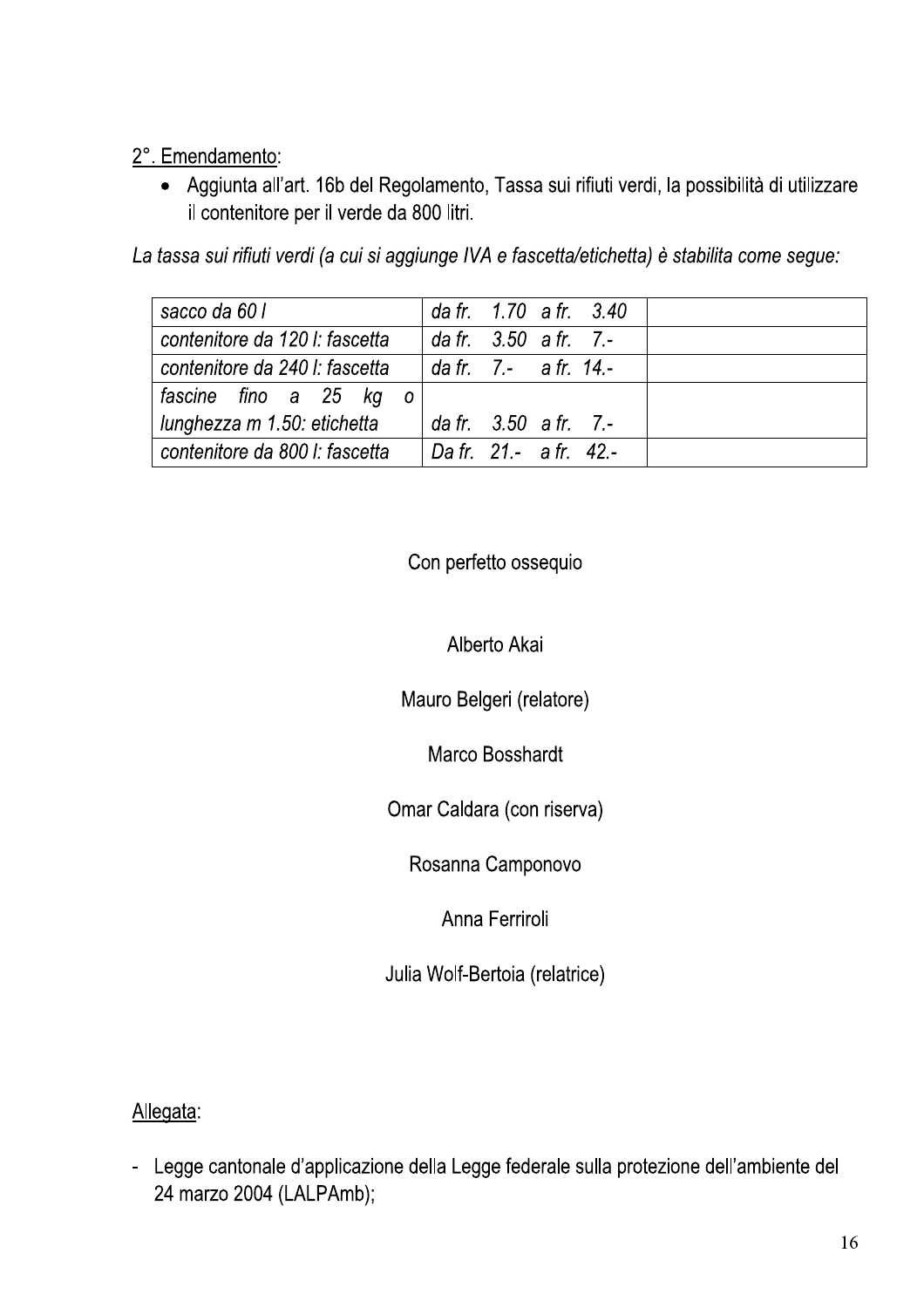# Legge cantonale di applicazione della legge federale sulla protezione dell'ambiente (LALPAmb)

(del 24 marzo 2004)

# **IL GRAN CONSIGLIO** DELLA REPUBBLICA E CANTONE TICINO

- richiamata la legge federale sulla protezione dell'ambiente del 7 ottobre 1983;
- visto il messaggio 19 aprile 2000 n. 4998 del Consiglio di Stato;
- visto il messaggio aggiuntivo 5 febbraio 2002 n. 4998A del Consiglio di Stato;  $\overline{a}$
- visto il rapporto di maggioranza 10 marzo 2004 n. 4998/4998A R1 della Commissione della legislazione,

## decreta:

# Capitolo I Scopo e principi generali

# **Scopo**

- La presente legge, conformemente all'obbiettivo di uno sviluppo sostenibile: **Art. 1**
- disciplina l'applicazione della legge federale sulla protezione dell'ambiente del 7 ottobre 1983  $a)$ (LPAmb) e delle relative ordinanze federali di esecuzione;
- $b)$ predispone le misure cantonali complementari per promuovere la protezione dell'ambiente;
- $\mathbf{C}$ promuove la riduzione ed il riciclaggio dei rifiuti.

# Principi della protezione dell'ambiente

## nell'attività dello Stato

1Nell'ambito dello svolgimento dei compiti di loro competenza, e segnatamente delle  $Art 2$ attività che hanno un'incidenza sul territorio, il Cantone, i Comuni e gli altri enti pubblici tengono adequatamente conto delle esigenze della protezione dell'ambiente.

<sup>2</sup>In tal senso vegliano in particolare a:

- valutare gli effetti singolarmente, globalmente e secondo la loro azione congiunta;  $a)$
- prevenire gli effetti dannosi e molesti sull'ambiente;  $b)$
- adottare misure di limitazione di siffatti effetti alla fonte;  $\mathbf{C}$
- $\overline{d}$ attribuire le spese delle misure per eliminarli a chi le ha causate.

## Collaborazione

Art. 3 <sup>1</sup>Il Cantone collabora con i Comuni e gli altri enti pubblici per l'attuazione dei provvedimenti di protezione dell'ambiente, vegliando a garantire il reciproco scambio di informazioni e a coordinare i rispettivi interventi.

2Esso coinvolge le organizzazioni interessate e instaura le opportune relazioni con le regioni vicine, segnatamente quelle transfrontaliere.

#### Capitolo II Competenze

# **Cantone:**

# a) Competenza di principio

1L'applicazione della legislazione federale sulla protezione dell'ambiente e delle relative Art. 4 disposizioni cantonali compete al Consiglio di Stato.

2Esso adotta i relativi regolamenti di applicazione, stabilendo, per i singoli settori, le autorità incaricate dell'esecuzione, l'organizzazione e le procedure applicabili.

3Il Consiglio di Stato è in particolare autorizzato a delegare le proprie competenze alle unità amministrative subordinate.

# b) Delega consensuale

**Art. 5** <sup>1</sup>Il Consiglio di Stato può delegare ai Comuni ed ad altri enti pubblici o a privati, con il loro consenso, compiti di esecuzione, controllo e sorveglianza.

2Esso può condizionare queste deleghe a requisiti minimi di formazione.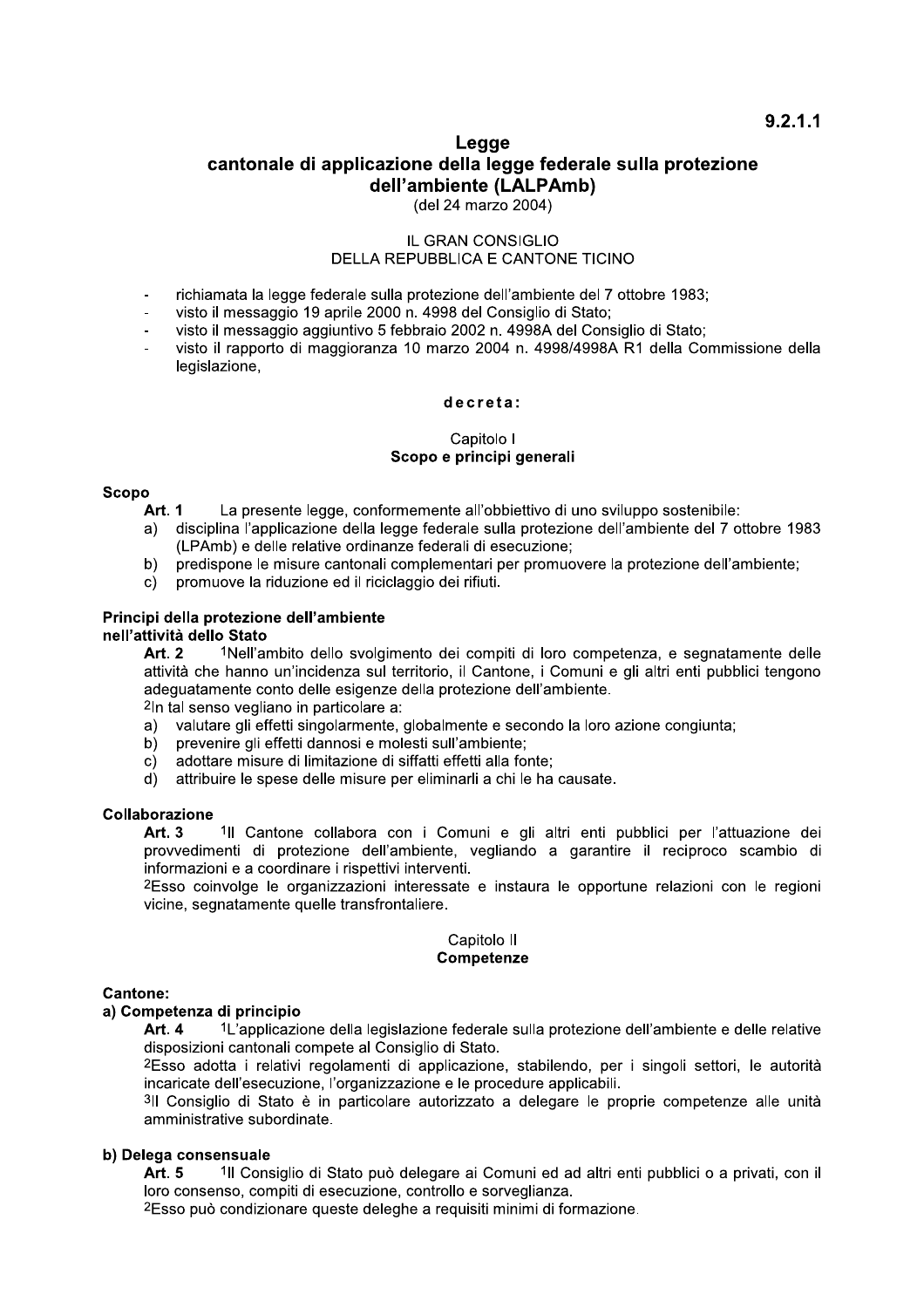${}^3$ Le deleghe ai privati sono affidate a persone fisiche o giuridiche che garantiscono indipendenza e qualita sulla base di contratti di prestazione limitati nel tempo e sottoposti di regola a pubblico concorso.

## Comuni

<sup>3</sup>Le deleghe ai privati sono affidate a persone fisiche o giuridiche che garantiscono indiperentiale di contorso.<br> **Comuni**<br> **Art.6** <sup>1</sup> I Comuni coadiuvano l'autorità cantonale nell'applicazione della legislazione teamho rederale e cantonale in materia di protezione dell'ambiente, segnatamente nella raccolta e scambio di informazioni.

4 Comuni sono inoltre competenti:

- a) in materia di rilevamento, controllo e risanamento degli impianti a combustione, nel limiti stabiliti dal regolamento;
- b) in materia di fuochi all'aperto e compostaggio nei limiti stabiliti dal regolamento;<br>c) in materia di protezione del pubblico delle manifestazioni dagli effetti nocivi deg
- c) In materia di protezione dei pubblico delle manifestazioni dagli effetti nocivi degli stimoli sonori e del raggi laser nel limiti stabiliti dal regolamento;
- $\alpha$ ) In materia di rifiuti per i compiti loro assegnati dalla presente legge e da leggi speciali;
- $\Theta$ ) In materia di inquinamento fonico nei limiti stabiliti dai relativo regolamento.

اد Comuni esercitano le funzioni di polizia locale per quanto non esaustivamente regolato da leggi superiori.

<sup>4</sup>l Comuni provvedono a che gli strumenti della pianificazione del territorio di loro competenza adempiano alle esigenze della protezione dell'ambiente, in particolare per quanto concerne la prevenzione e la limitazione delle immissioni, e predispongono affinche quelli esistenti vengano tempestivamente adeguati.<br>E

5L'assegnazione di altri compiti ai Comuni avviene per il resto conformemente all'art. 5.

ʰl Comuni collaborano tra di loro, predisponendo le opportune modalità organizzative.

# Capitolo III

# Pianificazione cantonale in materia di protezione dell'ambiente<br>Rapporto cantonale sulla protezione

Rapporto cantonale sulla protezione<br>dell'ambiente<br>**Art. 7<sup>1</sup> <sup>1</sup>Il Consiglio di Stato, sentiti i Comuni, gli altri enti pubblici e le organizzazioni** interessate, esegue gli studi di base, elabora ed aggiorna il Rapporto cantonale sulla protezione

dell'ambiente.<br><sup>2</sup>Il Rapporto sulla protezione dell'ambiente è sottoposto al Gran Consiglio unitamente alle Linee ttive ed al Piano finanziario.<br>.

<sup>3</sup>Il Gran Consiglio lo discute e lo approva oppure lo rinvia totalmente o parzialmente al Consiglio di Stato, che e tenuto a modificario nel senso indicato dalla discussione parlamentare. La -- - - 
 --- s-

Primarificazione cantonale in materia di protezione dell'ambiente<br>
dell'ambiente<br>
Art. 7<sup>†</sup> 1ll Consiglio di Stato, sentiti i Comuni, gli altri enti pubblici e le organizzazioni<br>
interessate, esegue gli studi di base, elab <sup>4</sup>Il Rapporto cantonale è lo strumento di indirizzo per l'attuazione della legislazione federale e delle relative disposizioni cantonali e costituisce lo strumento di riferimento per l'elaborazione dei piani del provvedimenti previsti dalla legislazione federale. Nell'ambito del suo allestimento e della sua adozione, il Consiglio di Stato e il Gran Consiglio vegliano ad un opportuno coordinamento con le altre politiche settoriali dello Stato.<br>E

∍ll regolamento definisce nel dettaglio i contenuti del Rapporto cantonale.

# Capitolo IV Visure cantonali di promozione<br>Misure:

<sup>5</sup>|| regolamento definisce nel dettaglio i contenuti del Rapporto cantonale.<br>
Capitolo IV<br> **Misure:**<br> **Misure:**<br> **Misure:**<br> **Misure:**<br> **Misure:**<br> **Misure:**<br> **Misure:**<br> **Misure:**<br> **Misure:**<br> **Misure:**<br> **Misure:**<br> **Misure:** e le misure atte a prevenirio o ridurio.  $\epsilon$ Fornisce inoltre agli enti pubblici e ai privati la consulenza sui provvedimenti e sulle tecniche che consentono di prevenire, diminuire o eliminare gli effetti dannosi o molesti sull'ambiente.  $^3$ Esso collabora a tal fine con i Comuni, gli altri enti pubblici e le organizzazioni interessate.

<sup>&</sup>lt;sup>1</sup> Art. modificato dalla L 7.11.2006; in vigore dal 1.1.2007 - BU 2006, 574.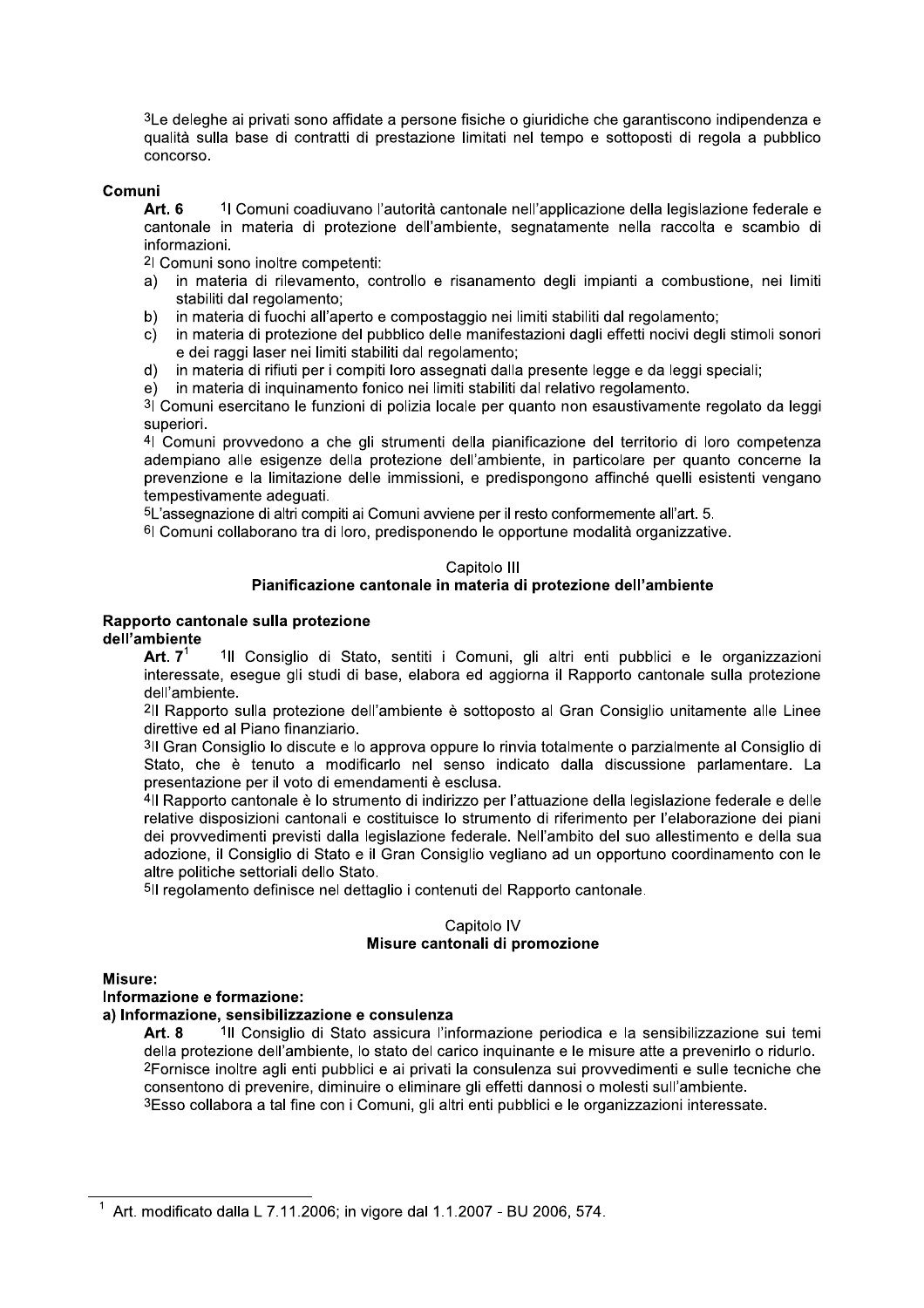# b) Formazione e aggiornamento professionale

Art. 9 <sup>1</sup>Il Consiglio di Stato promuove la formazione e l'aggiornamento professionale nel<br>campo della protezione dell'ambiente, in particolare dei funzionari e degli impiegati degli enti

# $Ricerca$  scientifica

**b) Formazione e aggiornamento professionale<br>
Art. 9**  $\blacksquare$  **Consiglio di Stato promuove la formazione e l'aggiornamento professionale relation della protezione dell'ambiente, in particolare dei funzionari e degli impiegat** Art. 10 <sup>1</sup>Il Cantone, in particolare in collaborazione con gli istituti tecnici e scientifici nel<br>Cantone, promuove e sostiene, nei limiti delle proprie disponibilità finanziarie, la ricerca nel settore publici attivi el settore.<br>
2Eso veglia a che nei programmi di insegnamento scolastico l'educazione ambientale venga<br>
adeguatamente considerata e promuove l'inserimento di materie legate alla protezione<br>
dell'ambiente nei

# Strumenti della pianificazione del territorio

Art. 11 Il Consiglio di Stato provvede a che gli strumenti della pianificazione del territorio adempiano alle esigenze della protezione dell'ambiente, in particolare per quanto concerne la prevenzione e la limitazione delle immissioni, e predispone affinché quelli esistenti vengano tempestivamente adeguati. Strumenti della pianificazione del territorio<br>
Art. 11 | Il Consiglio di Stato provvede a che gli strumenti della pianificazione del territorio<br>
adempiano alle esigenze della protezione dell'ambiente, in particolare per qu

#### $\mathbb{R}$ Altre attivita del Cantone

1Il Consiglio di Stato veglia a che nell'ambito dello svolgimento delle attività di loro Art. 12 <sup>1</sup>Il Consiglio di Stato veglia a che nell'ambito dello si competenza i suoi servizi promuovano la protezione dell'ambiente.

- 
- 
- 
- 

# Provvedimenti supplementari

Art. 13 <sup>1</sup>II Cantone può concedere contributi finanziari per la realizzazione di provvedimenti che:<br>a)

- consentono una ulteriore sensibile limitazione delle emissioni rispetto a quanto già esigibile in virtù della legislazione federale;
- b) senza gli aiuti non risulterebbero sopportabili dal profilo economico;<br>c) rivestono un interesse pubblico o generale, in quanto permetto
- rivestono un interesse pubblico o generale, in quanto permettono di migliorare in modo

apprezzabile la situazione per quanto riguarda gli effetti considerati.<br><sup>2</sup>l contributi vengono concessi, nell'ambito di programmi mirati, sia per la costruzione di impianti **Provvedimential supplementari**<br> **Art. 13**  $^{\circ}$  III Cantone può concedere contributi finanziari per la realizzazione di provvedimenti<br>
al consentono una ulteriore sensibile limitazione delle emissioni rispetto a quanto b) senza gli aiuti non risulterebbero sopportabili dal profilo economico;<br>
c) rivestono un interesse pubblico o generale, in quanto permettono di migliorare in modo<br>
apprezzabile la situazione per quanto riguarda gli effet

Art. 13a<sup>2</sup> <sup>1</sup>Il Cantone, in base agli obiettivi fissati nel Rapporto sulla protezione dell'ambiente, promuove entro il 31 marzo 2018 il risanamento fonico delle strade cantonali e comunali.

concessione dei singoli contributi o sussidi e per stabilire eventuali ordini di priorità.

# Capitolo V Smaltimento del rifiuti

 $r^2$  Art. introdotto dalla L 28.6.2012; in vigore dal 1.1.2013 - BU 2012, 417.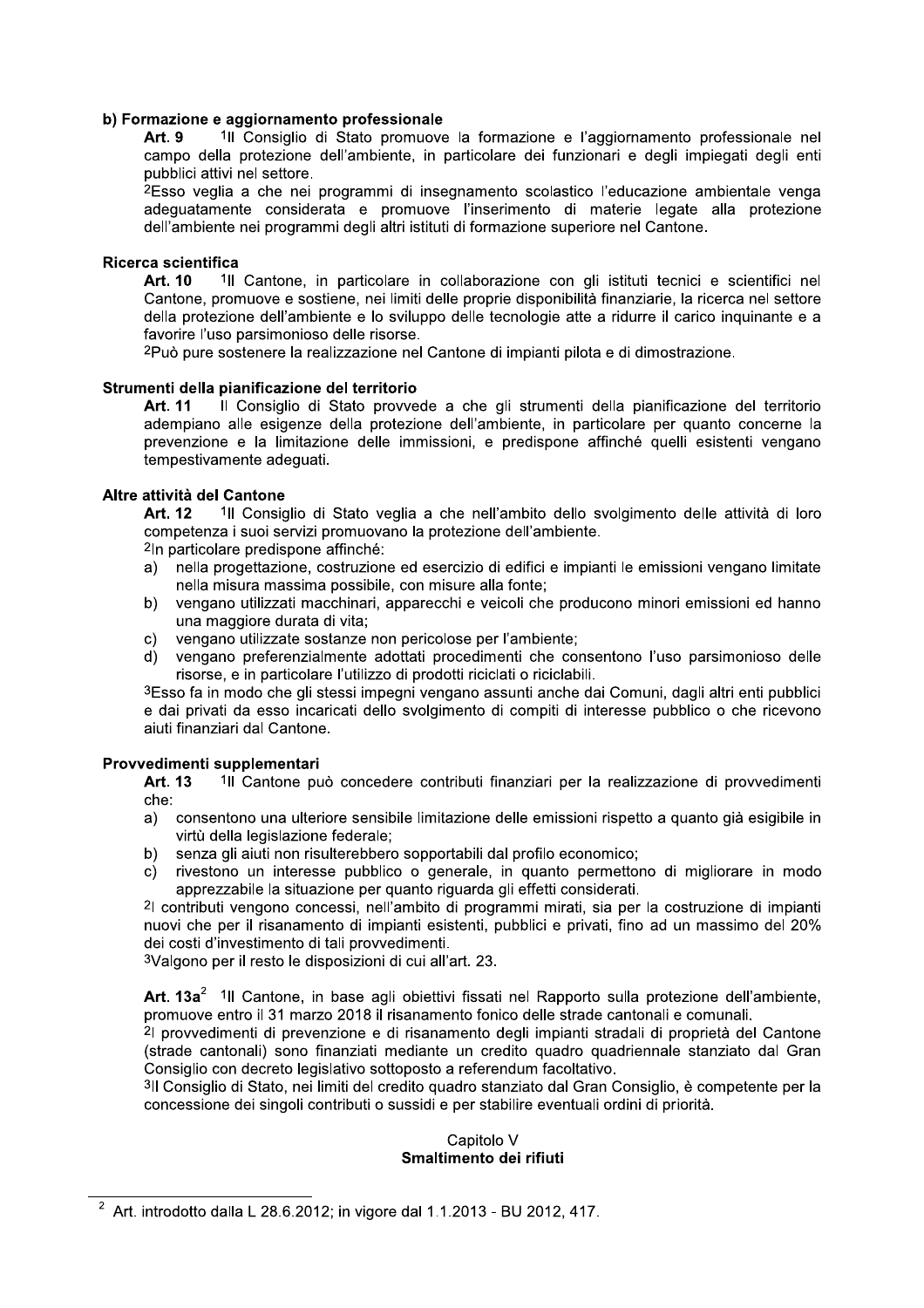# Autorità competenti:

# I. Gran Consiglio

Art. 14 <sup>1</sup>Il Gran Consiglio esercita i compiti riservatigli dalla Costituzione, segnatamente votando i crediti e rilasciando le concessioni di sua competenza.

2Esso in particolare:

- nell'approvare i crediti di sua competenza per la progettazione e/o costruzione e/o il a) sussidiamento di impianti, determina pure i compiti rispettivi dello Stato, di enti pubblici e di eventuali terzi per quanto concerne la progettazione, costruzione e gestione.
- $b)$ approva l'affidamento ad enti pubblici o privati della progettazione e/o costruzione e/o gestione di impianti o servizi, nella misura in cui questo affidamento, segnatamente per il carattere di monopolio, adempie la natura di una concessione.

# II. Consiglio di Stato

Art. 15 1L'applicazione delle disposizioni federali in materia di prevenzione e di smaltimento dei rifiuti compete al Consiglio di Stato.

<sup>2</sup>Esso in particolare, riservate le competenze del Gran Consiglio:

- provvede alla pianificazione della gestione dei rifiuti nel Cantone, con gli strumenti e secondo  $\mathsf{a}$ la procedura disciplinati dalla legislazione federale e dal regolamento;
- $b)$ decide il tipo e l'ubicazione degli impianti per lo smaltimento dei rifiuti urbani nonché delle relative infrastrutture di trasbordo, stabilendo il loro comprensorio d'influenza e vegliando ad assicurare la loro opportuna trasposizione negli strumenti della pianificazione del territorio;
- può decidere, con le medesime modalità di cui alla lett. b), il tipo e l'ubicazione degli impianti  $\mathsf{C}$ per la raccolta e lo smaltimento di altri tipi di rifiuti, in particolare speciali, nella misura in cui il comprensorio d'influenza abbia carattere per lo meno regionale;
- $\mathsf{d}$ può obbligare i detentori di impianti a metterli a disposizione di altri enti pubblici o di privati, regolando in tal caso la ripartizione delle spese;
- stabilisce un sussidio a favore di quei Comuni siti in zone discoste, che devono sopportare  $e)$ costi di trasporto dei rifiuti manifestamente superiori alla media cantonale. La determinazione dell'importo del sussidio tiene conto della disponibilità finanziaria del Comune;
- può stabilire tasse per determinati tipi di rifiuti, in modo tale che queste consentano di  $f$ finanziare pure la pianificazione e lo studio dei necessari interventi;
- sorveglia l'esecuzione dei compiti affidati agli altri enti pubblici e ai privati. g)
- $\overline{h}$ <sup>3</sup> verifica periodicamente e può adequare d'ufficio le tariffe applicate nelle discariche per materiali inerti tenendo conto segnatamente dei seguenti criteri:
	- i principi di causalità, dell'equivalenza, della copertura dei costi e della trasparenza:
	- le prestazioni specifiche dell'esercente;
	- l'evoluzione dei costi:
	- la possibilità di realizzare equi benefici.

3Il Consiglio di Stato eroga, a titolo di indennizzo, importi annui non vincolati inferiori o pari alle tasse di smaltimento dovute dai destinatari degli indennizzi, in particolare dai Comuni sede degli impianti di smaltimento per i RSU.

# III. Azienda cantonale dei rifiuti (ACR)

1Per l'organizzazione e l'attuazione dello smaltimento dei rifiuti il Cantone può istituire Art. 16 con legge speciale un'azienda cantonale dei rifiuti (ACR), indipendente dall'amministrazione dello Stato, avente personalità giuridica propria di diritto pubblico.

<sup>2</sup>In sequito all'istituzione dell'azienda i Comuni del Cantone sono tenuti a consegnare all'ACR tutti i rifiuti urbani non riciclabili e di quelli ad essi assimilabili, raccolti sull'intero loro territorio.

3Un analogo obbligo di consegna può essere imposto dal Consiglio di Stato anche ai privati o riguardare i rifiuti artigianali e industriali comparabili per genere ai rifiuti urbani e gli altri rifiuti il cui smaltimento è affidato all'ACR.

4Per la raccolta dei rifiuti solidi urbani combustibili non riciclabili, i Comuni provvedono all'acquisto e alla distribuzione dei sacchi.<sup>4</sup>

<sup>5</sup>Il compito specificato al paragrafo precedente può essere assunto in modo centralizzato dal Cantone tramite l'ACR.<sup>5</sup>

Integrazione del DL sul controllo delle tariffe di smaltimento nelle discariche d'inerti del 19 aprile 2004 (BU 2004, 258).

Cpv. introdotto dalla L 8.11.2016; in vigore dal 1.7.2017 - BU 2017, 159.

Cpv. introdotto dalla L 8.11.2016; in vigore dal 1.7.2017 - BU 2017, 159.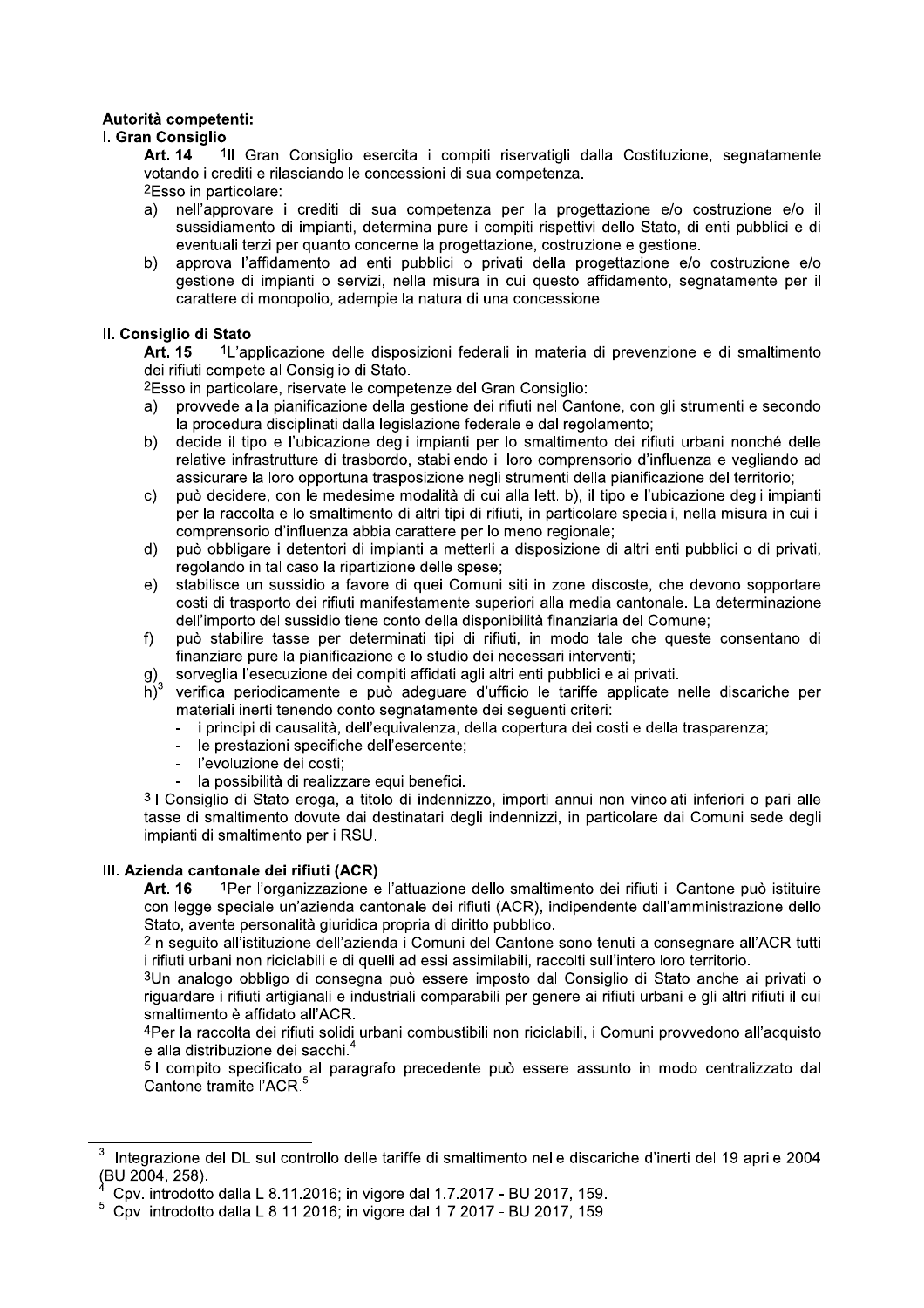# IV. Comuni:

# 1. Compiti

- **Art. 17** <sup>1</sup>l Comuni provvedono in particolare a:
- organizzare sull'intero loro territorio la raccolta dei rifiuti urbani:
- organizzare la raccolta separata dei rifiuti urbani riciclabili e degli altri tipi di rifiuti per i quali il b) Consiglio di Stato prescrive questo tipo di raccolta ai fini di un più idoneo smaltimento e disporre del loro smaltimento:
- $c)$ svolgere gli ulteriori compiti affidati loro dal Consiglio di Stato.

<sup>2</sup>l Comuni possono organizzare il servizio di raccolta in collaborazione con altri Comuni o affidarne l'esecuzione a terzi, anche privati.

3Essi disciplinano i compiti di loro competenza mediante apposito regolamento.

# 2. Finanziamento

# a) Principio<sup>6</sup>

Art.  $18^7$ <sup>1</sup>Le spese ed i ricavi generati dalla gestione dei rifiuti urbani sono registrati in un centro costo appositamente dedicato della contabilità comunale.

<sup>2</sup>l comuni coprono le spese di tale gestione mediante il prelievo di:

- tasse per i costi di raccolta dei rifiuti solidi urbani (RSU), e di raccolta e smaltimento dei  $a)$ rifiuti riciclabili o ingombranti e per gli altri costi fissi, determinate in funzione del detentore (tasse base):
- $b)$ tasse per i costi di smaltimento dei rifiuti solidi urbani (RSU) combustibili non riciclabili, determinate in funzione del quantitativo dei rifiuti prodotti e prelevate mediante la vendita dei sacchi della spazzatura (tasse sul quantitativo);
- c) altre tasse causali definite conformemente all'art. 18c.

3L'ammontare delle tasse incassate deve di principio corrispondere a quello delle spese sostenute. Nei casi in cui a consuntivo risultassero delle eccedenze o dei disavanzi, entro un anno dalla relativa approvazione l'importo delle tasse base dev'essere consequentemente ridotto o aumentato.

# b) Tassa base

Art.  $18a^8$ 1La tassa base serve a finanziare i costi fissi di gestione e segnatamente:

- quelli amministrativi e del personale:
- $b)$ di informazione e sensibilizzazione;
- $c$ ) di raccolta dei rifiuti solidi urbani (RSU) e delle raccolte separate:
- $d)$ di investimento:
- gli altri costi per i quali non è determinabile un nesso causale con i quantitativi di rifiuti  $e)$ prodotti.

<sup>2</sup>Le persone fisiche e giuridiche residenti o aventi sede nel Comune sono assoggettate alla tassa indipendentemente dalla frequenza o dall'intensità con le quali esse fruiscono dei servizi comunali. 3Il Municipio stabilisce mediante ordinanza l'ammontare della tassa base distinguendo almeno le seguenti categorie di detentori:

a) economie domestiche;

persone giuridiche.  $b)$ 

4Per le persone giuridiche l'ammontare della tassa è determinato in funzione dell'attività svolta e/o delle categorie di rifiuti prodotte.

5Il Municipio può stabilire mediante ordinanza delle facilitazioni di carattere sociale, come ad esempio il diritto per alcune categorie di utenti di ottenere l'esenzione o la riduzione della tassa base.

<sup>6</sup>Le basi di calcolo sono a disposizione del pubblico.

# c) Tassa sul quantitativo

**Art. 18b** $^9$  1La tassa sul quantitativo è destinata a finanziare i costi di smaltimento dei rifiuti solidi urbani (RSU) combustibili non riciclabili raccolti in sacchi della spazzatura.

<sup>2</sup>Il suo ammontare è determinato in base al peso o al volume e tiene conto della tassa di smaltimento applicata dall'ACR ai Comuni (art. 24 cpv. 2 della legge concernente l'istituzione dell'azienda cantonale dei rifiuti LACR del 24 marzo 2004).

Nota marginale modificata dalla L 8.11.2016; in vigore dal 1.7.2017 - BU 2017, 159.

Art. modificato dalla L 8.11.2016; in vigore dal 1.7.2017 - BU 2017, 159. 8

Art. introdotto dalla L 8.11.2016; in vigore dal 1.7.2017 - BU 2017, 159.

Art. introdotto dalla L 8.11.2016; in vigore dal 1.7.2017 - BU 2017, 159.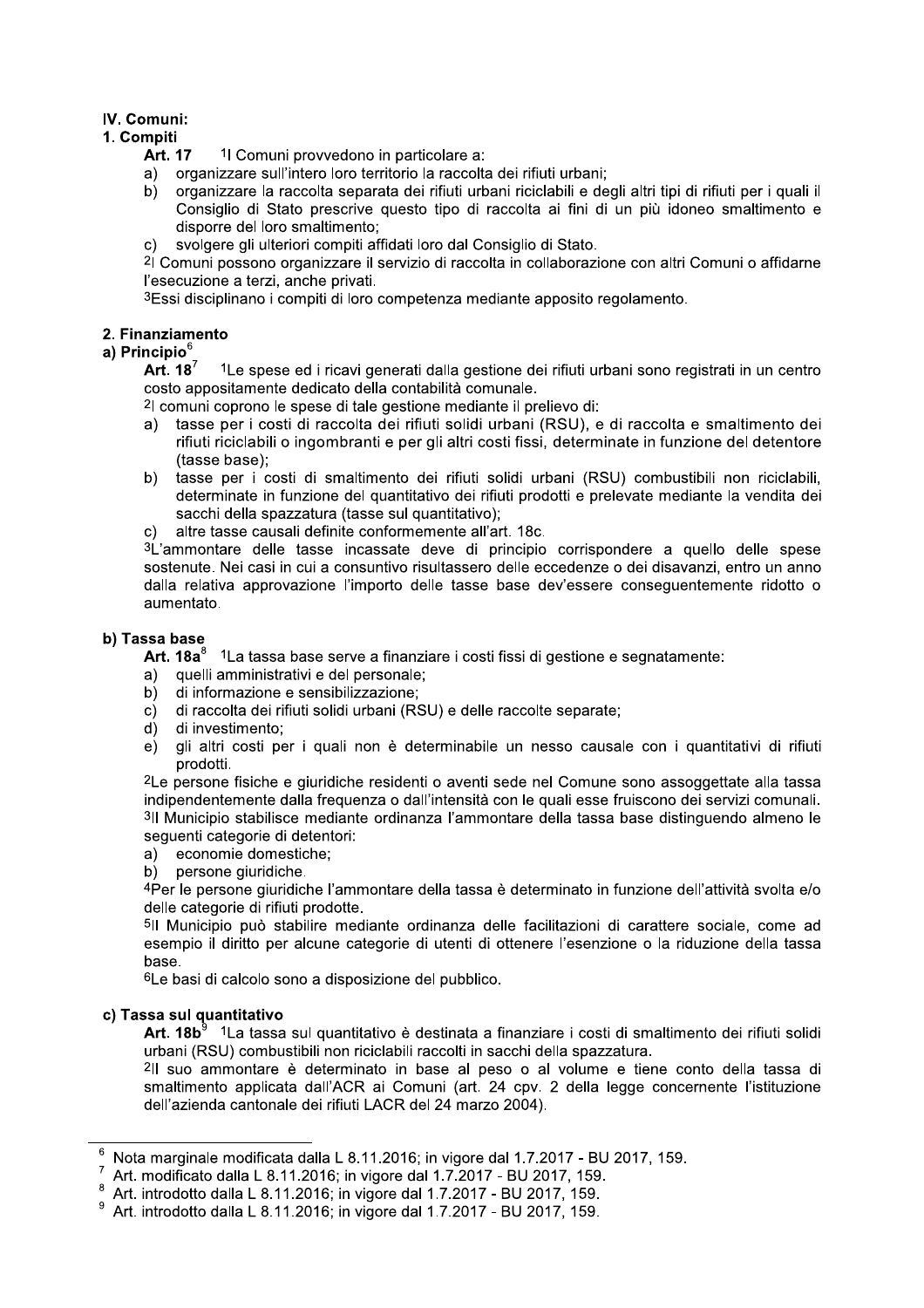31 relativi importi minimo e massimo sono pubblicati sul Foglio ufficiale a cura del Consiglio di Stato entro la fine di ottobre di ogni anno.

4Il Municipio può stabilire mediante ordinanza delle facilitazioni di carattere sociale, come ad esempio il diritto per alcune categorie di utenti di ottenere periodicamente la fornitura gratuita di un adeguato numero di sacchi.

#### d) Altre tasse causali

Art. 18c<sup>10</sup> <sup>1</sup>Il Municipio può prelevare delle tasse causali specifiche per il finanziamento di altri costi come ad esempio quelli relativi allo smaltimento degli scarti vegetali o dei rifiuti ingombranti. <sup>2</sup>Esso può inoltre fissare tasse speciali per i grandi produttori di rifiuti.

<sup>3</sup>L'ammontare di queste tasse è determinato conformemente al principio di causalità.

#### Sussidi per investimenti:

#### a) Impianti di smaltimento pubblici

1Per gli impianti pubblici per lo smaltimento dei rifiuti sussidiati dalla Confederazione è Art. 19 concesso un sussidio cantonale variante tra il 15% e il 25% dei costi sussidiati dalla Confederazione, ritenuto che l'ammontare complessivo dei sussidi federale e cantonale non può superare il 50% dei costi d'investimento.

2Per gli stessi impianti e per le parti di essi che non beneficiano del sussidio federale, può essere concesso un sussidio cantonale nella misura massima del 50% dei medesimi costi.

3Le percentuali di sussidio sono stabilite dal regolamento tenendo conto principalmente dell'estensione del comprensorio servito dagli impianti, nonché della forza finanziaria del destinatario.

4Il sussidio federale, riconosciuto al Cantone quale unico beneficiario, viene versato in uguale misura all'ente esecutore dell'opera.

#### b) Impianti di smaltimento privati

**Art. 20** 1Per i medesimi tipi di impianti di cui all'art. 19 cpv. 1 realizzati da privati può essere concesso un sussidio cantonale nella misura in cui agli stessi possa essere riconosciuta una funzione di interesse pubblico.

<sup>2</sup>Le percentuali del sussidio sono quelle stabilite all'art. 19 cpv. 1 e 2.

3L'autorità concedente determina caso per caso le condizioni e le modalità per il versamento del sussidio, nonché il destinatario dei sussidi federale e cantonale.

4L'erogazione del sussidio deve in ogni modo essere fatta dipendere dalla dimostrazione del funzionamento dell'impianto.

#### c) Impianti per la raccolta separata

1Per gli impianti per la raccolta separata dei rifiuti può essere concesso un sussidio Art. 21 cantonale nella misura massima del 50% dei costi d'investimento.

<sup>2</sup>Il sussidio è riconosciuto agli enti di diritto pubblico. Per gli impianti privati vale il principio di cui all'art. 20 cpv. 1.

3Le percentuali di sussidio sono stabilite dal regolamento tenendo conto principalmente dell'estensione del comprensorio servito dagli impianti, nonché della forza finanziaria del destinatario.

## d) Spese di esercizio

Art. 22 Per le spese di esercizio degli impianti, pubblici o privati, non è concesso alcun sussidio.

# e) Diritto applicabile<sup>11</sup>

 $1...^{12}$ Art. 23

<sup>2</sup>Ai sussidi concessi con la partecipazione della Confederazione è applicabile la legge federale sugli aiuti finanziari e le indennità del 5 ottobre 1990; a quelli concessi senza, la legge sui sussidi cantonali del 22 giugno 1994.

# Capitolo VI

# Disposizioni esecutive e procedurali

 $10<sup>10</sup>$ Art. introdotto dalla L 8.11.2016; in vigore dal 1.7.2017 - BU 2017, 159.

 $11$  Nota marginale modificata dal DL 4.11.2013; in vigore dal 1.2.2014 - BU 2014, 15.

<sup>&</sup>lt;sup>12</sup> Cpv. abrogato dal DL 4.11.2013; in vigore dal 1.2.2014 - BU 2014, 15.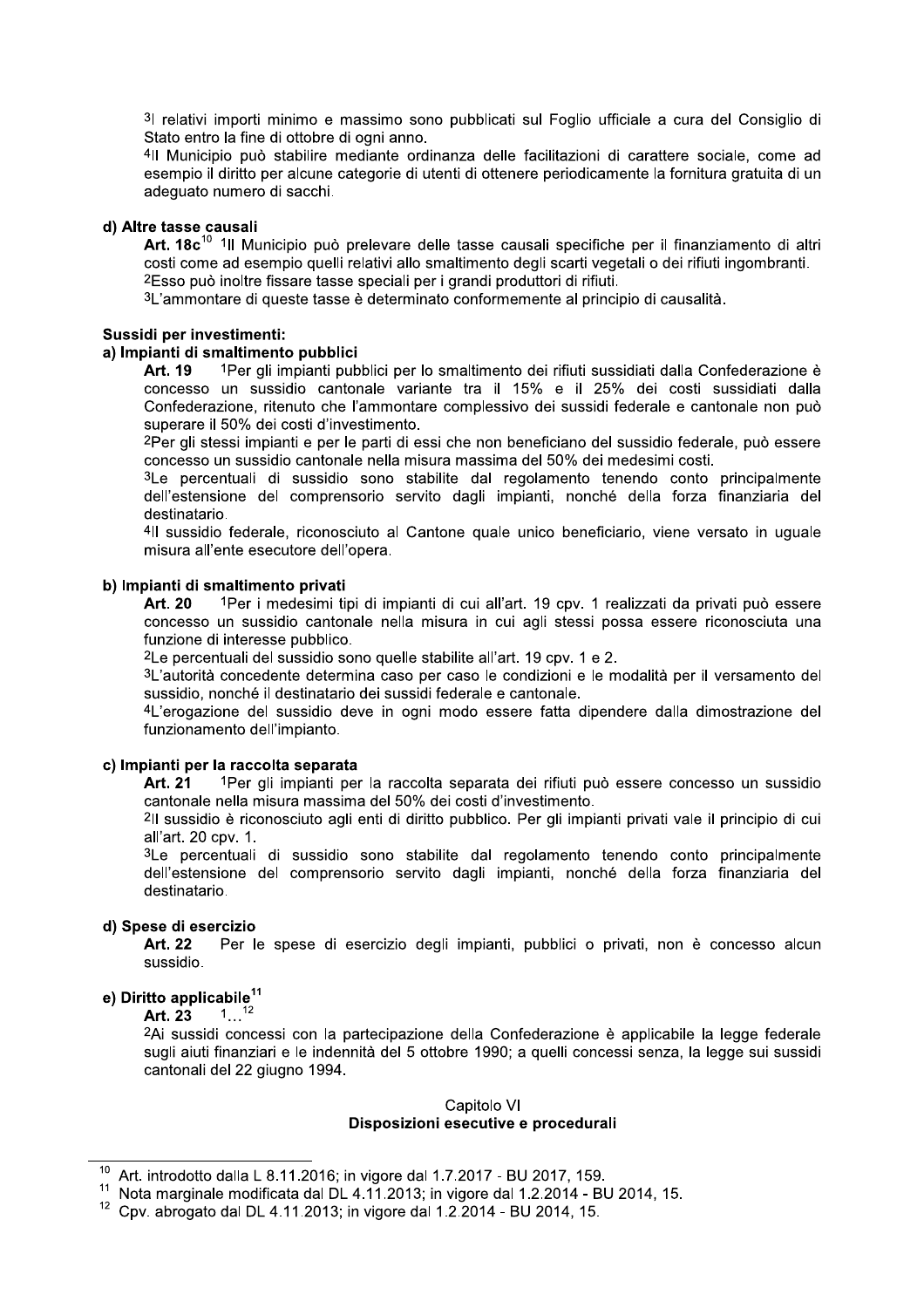## **Tasse**

1Per l'esame di domande, la concessione di autorizzazioni e permessi, l'esecuzione di Art. 24 controlli e di altre prestazioni specifiche connesse con l'applicazione della legislazione federale e delle relative disposizioni cantonali le autorità competenti percepiscono delle tasse.

<sup>2</sup>Le spese per l'esecuzione di perizie, misurazioni, pubblicazioni e altre prestazioni di questo genere sono poste a carico di chi le ha rese necessarie.

3Il regolamento stabilisce i criteri e le condizioni per il prelievo delle tasse, ritenuto un massimo di fr. 20'000 .-- per singola tassa.

#### **Ricorsi**

Art. 25 <sup>1</sup>Le procedure di ricorso sono quelle stabilite dalla legge che regola la procedura nell'ambito della quale la decisione viene emanata.

<sup>2</sup>In difetto di una legge applicabile giusta il cpv. 1 e nella misura in cui il regolamento non disciplina a sua volta la procedura applicabile, contro le decisioni di autorità amministrative cantonali è dato ricorso al Consiglio di Stato.

Le decisioni del Consiglio di Stato sono impugnabili al Tribunale cantonale amministrativo.

 $\dot{\mathsf{E}}$  applicabile la legge sulla procedura amministrativa del 24 settembre 2013.<sup>13</sup>

3Nella misura in cui le decisioni concernenti un medesimo oggetto vengono deferite a più autorità ricorsuali, queste provvedono a coordinare anche formalmente le loro decisioni.

#### Esecuzione coattiva e sostitutiva

1Ogni autorità competente ad ordinare provvedimenti può imporne coattivamente Art. 26 l'esecuzione entro un congruo termine, con la comminatoria delle sanzioni penali previste dall'art. 292 CPS e dell'esecuzione sostitutiva a spese dell'obbligato.

<sup>2</sup>A garanzia del recupero delle spese, all'autorità spetta una ipoteca legale a carico del fondo sul quale l'intervento sostitutivo è stato eseguito.

L'ipoteca legale è prevalente ad ogni altro pegno immobiliare e sussiste senza necessità di iscrizione nel registro fondiario. Non appena le spese sono state accertate, l'autorità provvede comunque sollecitamente ad iscriverla.

L'autorità competente può esigere, anche preventivamente, la prestazione di altre adequate garanzie.

3Se la competenza ad ordinare i provvedimenti è attribuita ad altri enti pubblici o ad organismi privati nel Cantone, e questi non adottano le decisioni loro incombenti o non sono in grado di provvedere direttamente all'esecuzione sostitutiva. l'autorità cantonale può sostituirsi a loro.

4 Resta riservata l'esecuzione sostitutiva anticipata da parte dell'autorità competente ad ordinare i provvedimenti, nel caso in cui si renda necessaria l'esecuzione di misure d'urgenza.

51 ricorsi contro le decisioni che dispongono l'esecuzione sostitutiva anticipata non hanno effetto sospensivo, salvo decisione contraria del Presidente dell'autorità di ricorso.

#### Procedura penale

Art. 27 1 delitti puniti dalla legge federale (art. 60 LPAmb) sono perseguiti dall'autorità giudiziaria.

<sup>2</sup>Le contravvenzioni punite dalla legge federale (art. 61 LPAmb) sono perseguite dal Dipartimento, giusta la legge del 20 aprile 2010 di procedura per le contravvenzioni.

# Capitolo VII Disposizioni transitorie e finali

# Norme transitorie<sup>15</sup>

Art.  $28^{16}$ 11 Comuni provvedono ad adattare i regolamenti comunali alla presente legge entro il termine fissato dal Consiglio di Stato.

<sup>2</sup>Fintanto che le spese derivanti dalla gestione dei rifiuti urbani non sono contabilizzate conformemente all'art. 18 cpv. 1, la copertura mediante i proventi delle tasse può scendere al disotto del 100% sino ad un minimo del 70%.

Cpv. modificato dalla L 24.9.2013; in vigore dal 1.3.2014 - BU 2013, 482.

<sup>&</sup>lt;sup>14</sup> Cpv. modificato dalla L 20.4.2010; in vigore dal 1.1.2011 - BU 2010, 261.

<sup>&</sup>lt;sup>15</sup> Nota marginale modificata dalla L 8.11.2016; in vigore dal 1.7.2017 - BU 2017, 159.

<sup>&</sup>lt;sup>16</sup> Art. modificato dalla L 8.11.2016; in vigore dal 1.7.2017 - BU 2017, 159.